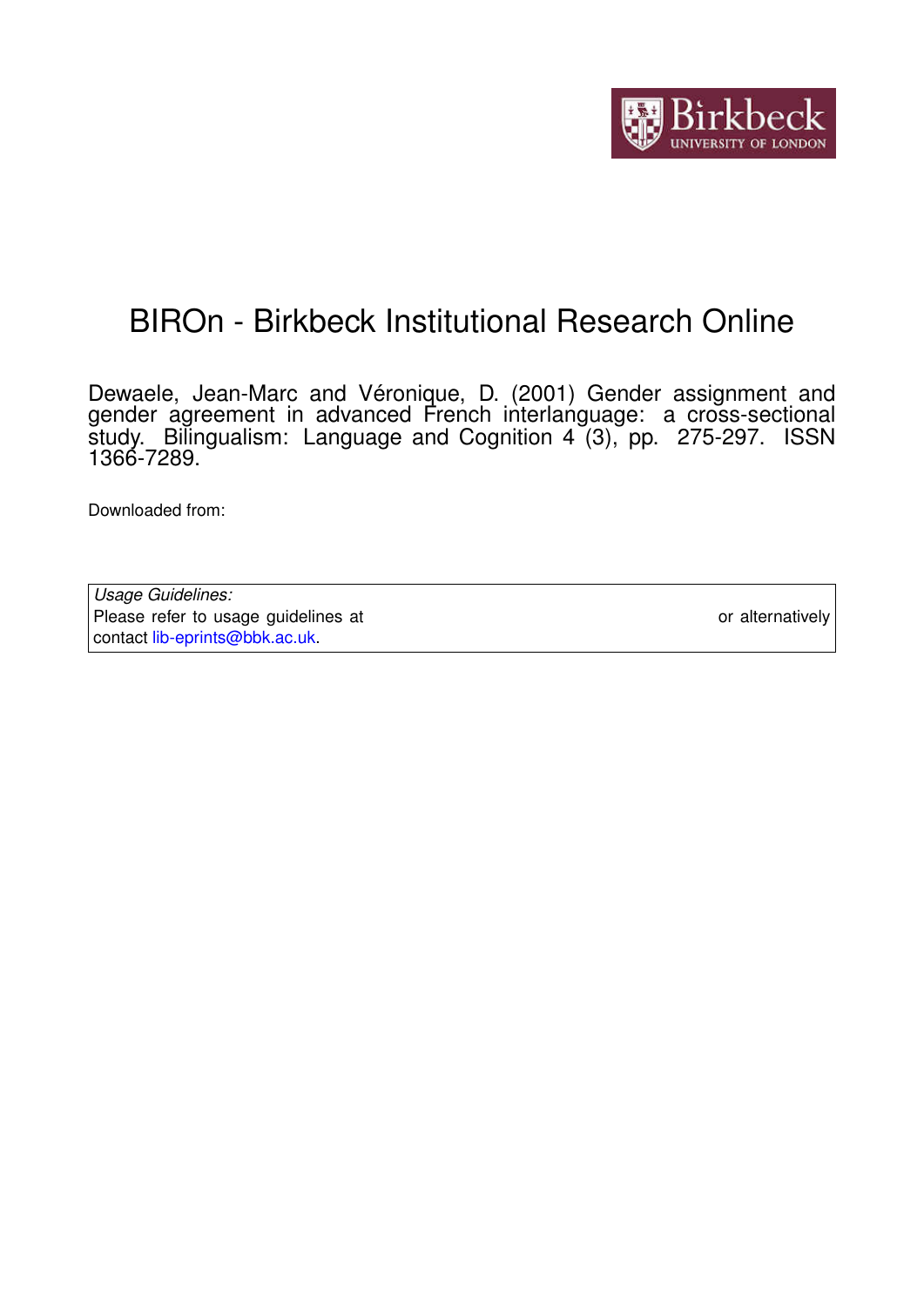

## **Birkbeck ePrints: an open access repository of the research output of Birkbeck College**

http://eprints.bbk.ac.uk

Dewaele, J-M; Véronique, D (2001) Gender assignment and gender agreement in advanced French interlanguage: a cross-sectional study*. Bilingualism: Language and Cognition,* **4** (3) pp. 275-297.

This is an exact copy of a paper published in *Bilingualism: Language and Cognition* (ISSN 1366-7289). It is reproduced here with permission from the copyright holders. © 2001 Cambridge University Press

All articles available through Birkbeck ePrints are protected by intellectual property law, including copyright law. Any use made of the contents should comply with the relevant law.

Citation for this version:

Dewaele, J-M; Véronique, D (2001) Gender assignment and gender agreement in advanced French interlanguage: a cross-sectional study. *London: Birkbeck ePrints.* Available at: http://eprints.bbk.ac.uk/archive/00000445

Citation for the publisher's version:

Dewaele, J-M; Véronique, D (2001) Gender assignment and gender agreement in advanced French interlanguage: a cross-sectional study*. Bilingualism: Language and Cognition,* **4** (3) pp. 275-297.

> http://eprints.bbk.ac.uk Contact Birkbeck ePrints at lib-eprints@bbk.ac.uk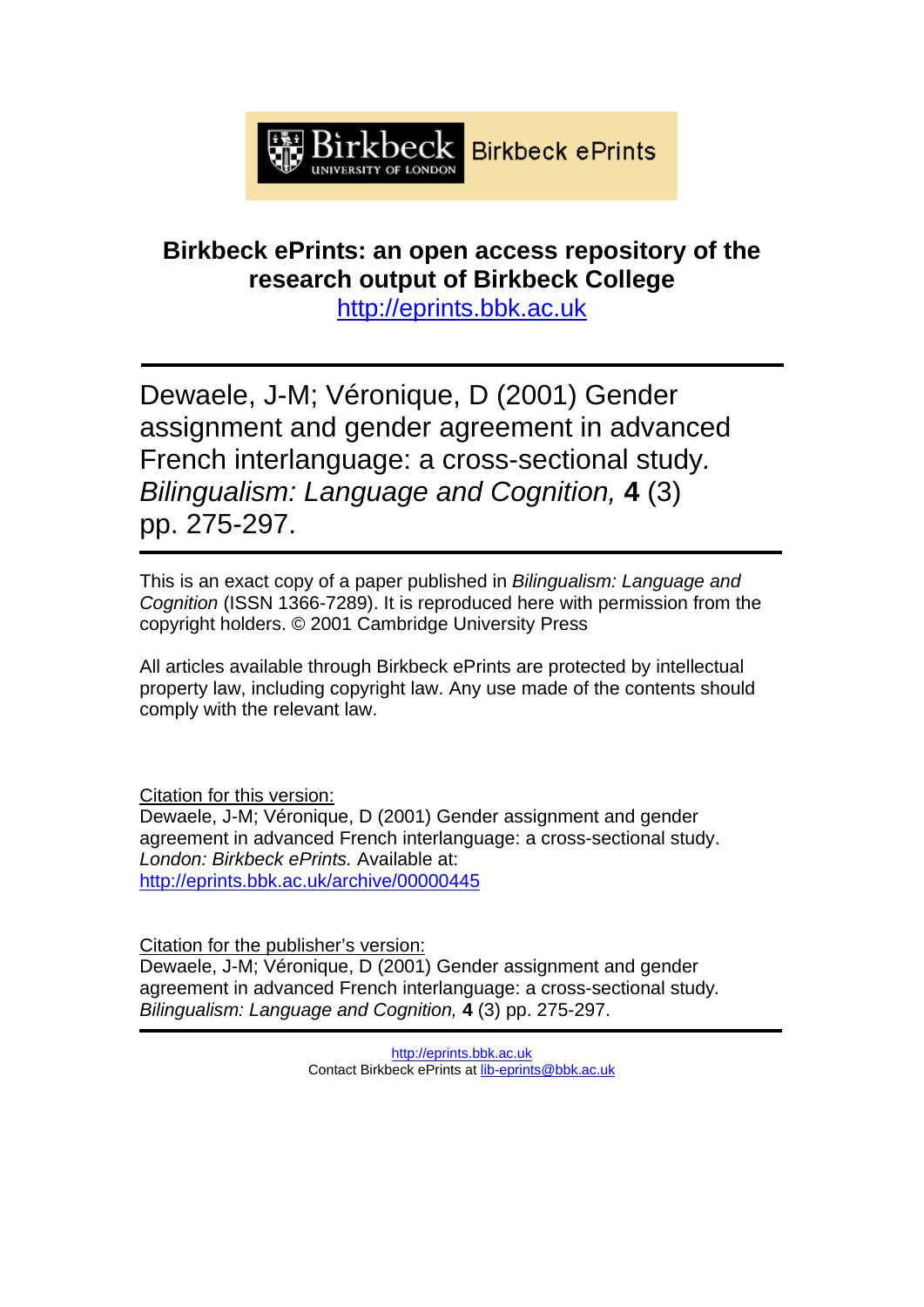## Gender assignment and gender agreement in advanced French interlanguage: a crosssectional study\*

JEAN-MARC DEWAELE

Department of French, Birkbeck College, University of London

DANIEL VERONIQUE

UFR Didactique du Français langue étrangère, Sorbonne Nouvelle

An analysis of 519 gender errors (out of 9,378 modifiers) in the advanced French interlanguage of 27 Dutch L1 speakers confirms earlier findings that gender assignment and/or agreement remain problematic for learners at all levels. A hypothesis derived from Pienemann's Processability Theory (1998a) that accuracy rates would be higher for gender agreement in structures involving no exchange of grammatical information between constituents was not confirmed. The analysis of interindividual and intra-individual variation in gender accuracy rates revealed effects from avoidance and generalisation strategies, from linguistic variables, sociobiographical variables and psycholinguistic variables. We argue that gender errors can originate at the lemma level, at the gender node level, or at the lexeme level. Different psycholinguistic scenarios are presented to account for intra-individual variation in gender assignment and agreement.

#### Introduction

Comrie (1999) observes that gender assignment in languages involves two major kinds of principle: semantic principles and formal principles. In English, for example, "nouns are assigned to a gender according to their meaning'' (p. 458), i.e., following a semantic principle. Formal principles play a much more important role in languages like Spanish and French: nouns are assigned to gender largely as a function of their form. Corbett (1991, 34) argues that some systems are purely semantic, but that none are purely formal. The combination of semantic and formal principles makes the French gender attribution system opaque (Corbett, 1991).

It is not surprising therefore that gender assignment and agreement are real challenges for learners of French. Even very advanced learners continue to make gender errors (Harley, 1979, 1998; Surridge and Lessard, 1984; Taylor-Browne, 1984; Carroll, 1989; Hardison, 1992; Dewaele, 1994; Hawkins, 1998; Dewaele and Véronique, 2000; Bartning, 2000a, 2000b).

To account for the differences between native and non-native speakers of French in gender assignment

and agreement is problematic because of the psycholinguistic and linguistic complexity of the issue (Carroll, 1989). A recent issue of the Journal of Psycholinguistic Research highlights the debate on the representation and processing of grammatical gender in native language production (Friederici, Garrett and Jacobsen, 1999a, 1999b). Similar questions need to be answered for second language (L2) speech production, in addition to a range of complex L2 $-$ specific issues. Data from L2 production may however help shed light on general issues concerning gender agreement. Indeed, gender errors are abundant in  $L2$  production, unlike in first language  $(L1)$ production where they are considered "rare events" (Schriefers and Jescheniak, 1999, 583).

Levelt's (1989) model of speech production and its recent adaptations for L2 production (de Bot, 1992; Pienemann, 1998a) provide us with a framework for further exploration of gender assignment and agreement in French interlanguage (IL). We will use our cross-sectional corpus of advanced oral French IL of Dutch L1 speakers to try to obtain a fine-grained image of gender agreement among different types of modifiers situated in different places in the syntactic structure. A number of possible explanations for the interindividual and intra-individual variation in the data will be presented.

We begin with an analysis of gender in French L1 and L2 and in Dutch L1, and move on by outlining Levelt's production model and introducing some

Address for correspondence

E-mail: j.dewaele@bbk.ac.uk

<sup>\*</sup> We would like to thank Inge Bartning, Susanne Carroll, Bjorn Hammarberg, Roger Hawkins, Willem Levelt, Mireille Prodeau, Laura Sabourin and Lydia White, and the anonymous reviewers for their excellent comments on earlier versions of this paper.

Jean-Marc Dewaele, Department of French, School of Languages, Linguistics and Culture, Birkbeck College, University of London, 43 Gordon Square, London WC1H 0PD, UK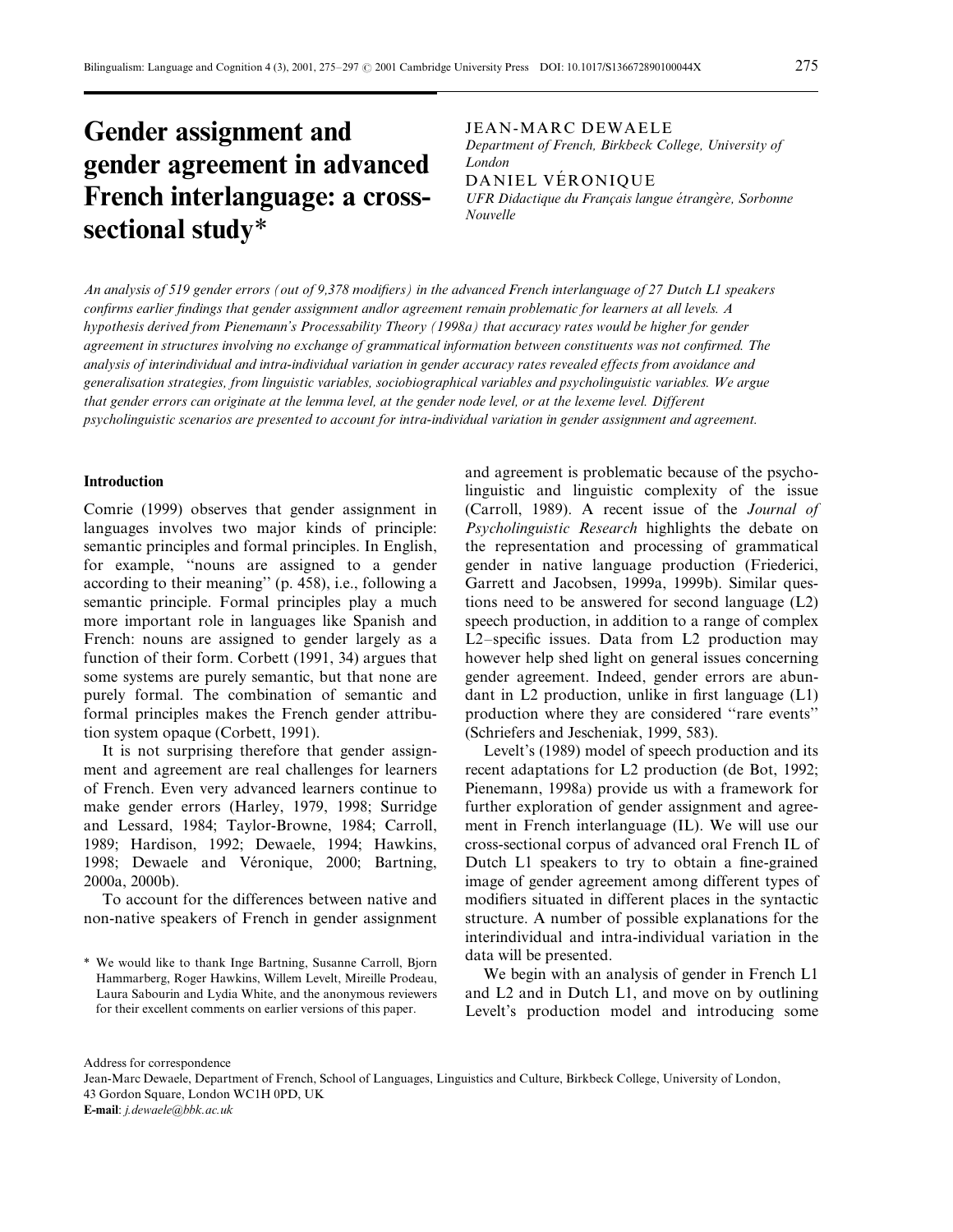aspects of Pienemann's Processability theory and its major aims. We then survey psycholinguistic research on the representation of grammatical gender, after which we introduce the seven research questions of the present study. The methodology of the study is presented in the following section. We then present the quantitative and qualitative analysis of our dependent variables and link the findings to the literature, discussing them vis-à-vis the research questions. Finally, we present the main conclusions of the study.

#### Gender in source and target languages

#### Gender in French

French distinguishes two grammatical genders: masculine and feminine (Grevisse, 1980; Surridge, 1985, 1986, 1989, 1996). Gender is an idiosyncratic diacritic feature of French nouns, the value of which has to be acquired individually for every lexical entry stored in the mental lexicon. Gender is also "a derivative property of specifiers such as determiners and adjectives'' (Carroll, 1989, 545). The gender feature of the noun can thus "trigger gender agreement among modifying expressions under precise syntactic conditions'' (1989, 46).

In spoken French, gender opposition cannot be perceived in two thirds of adjectives.<sup>1</sup> This proportion decreases to one half in the written language (Riegel, Pellat and Rioul, 1994, 359). Riegel et al. (1994) distinguish three major categories of adjectives in terms of gender agreement: (i) adjectives which are invariable in oral and written language; (ii) those which vary only in written language, and (iii) those which vary both in oral and written language. The form–function relationship for gender in adjectives is relatively simple according to Schane (1968), Matthews (1974) and Blanche-Benveniste (1990) (see Table 1): "the masculine forms are said to be derived from the feminines by a process of subtraction. Thus feminine blanche > masculine blanc by the removal of the final  $[$ [], *bonne* [bon] > [bõ] by removal of [n] (. . .). This has become the standard example of subtraction or of 'minus formation', dealt with many times since Bloomfield's classic exposition in the 1930s'' (Matthews, 1974, 174).

While determiners will always precede the head noun in French, the attributive adjectives in the noun

Table 1. Form/function relationship for French adjectives

|           | singular | plural   |
|-----------|----------|----------|
| Masculine | — e      | $-e(s)$  |
| Feminine  | $+e$     | $+ e(s)$ |

Table 2. Form/function relationship for French articles

|                          | indefinite |            | definite  |            | partitive                                       |            |
|--------------------------|------------|------------|-----------|------------|-------------------------------------------------|------------|
|                          |            |            |           |            | singular plural singular plural singular plural |            |
| Masculine un<br>Feminine | une        | des<br>des | le.<br>lа | les<br>les | du<br>de la                                     | des<br>des |

Table 3. Form/function relationship for other French determiners

|           | singular | plural |
|-----------|----------|--------|
| Masculine | à l'/au  | aux    |
|           | ce       | ces    |
|           | son      | ses    |
| Feminine  | à la     | aux    |
|           | cette    | ces    |
|           | sa       | ses    |

phrase (NP) can be either at the left (anteposition) as in  $un(e)$  grand(e) Belge ("a famous Belgian") or at the right of the noun (postposition) as in  $un(e)$  Belge  $grand(e)$  ("a tall Belgian") with a slightly different semantic value (Wilmet, 1986). Only a relatively small number of adjectives can be in anteposition, but those that do represent the five most frequently used adjectives (Blanche-Benveniste, 1990, 195). Predicative adjectives will be found in the verb phrase (VP) as in La bière est bonne ("the beer is good"). A systematic overview is given in Table 1.

Gender opposition in determiners exists only in the singular, as can be seen in tables 2 and 3. Native speakers of French make occasional gender agreement errors (cf. Barbaud, Ducharme and Valois, 1982; Coveney, 2000). Coveney (2000) suggests that this phenomenon is the result of an on-going process of neutralisation of gender distinctions in modern spoken French. Occasional gender errors in the French press could also be interpreted as evidence of this phenomenon (Cornish, 1994). Baetens Beardsmore (1971) has reported instances of interindividual and intra-individual variation in

<sup>&</sup>lt;sup>1</sup> The proportions are very similar in our interlanguage corpus produced in an informal situation (cf. section on methodology) where 65% of adjective types were invariable (representing  $40\%$ ) of adjective tokens). The proportion of invariable adjective types dropped to 47% in the corpus produced in a formal situation (representing 39% of adjective tokens).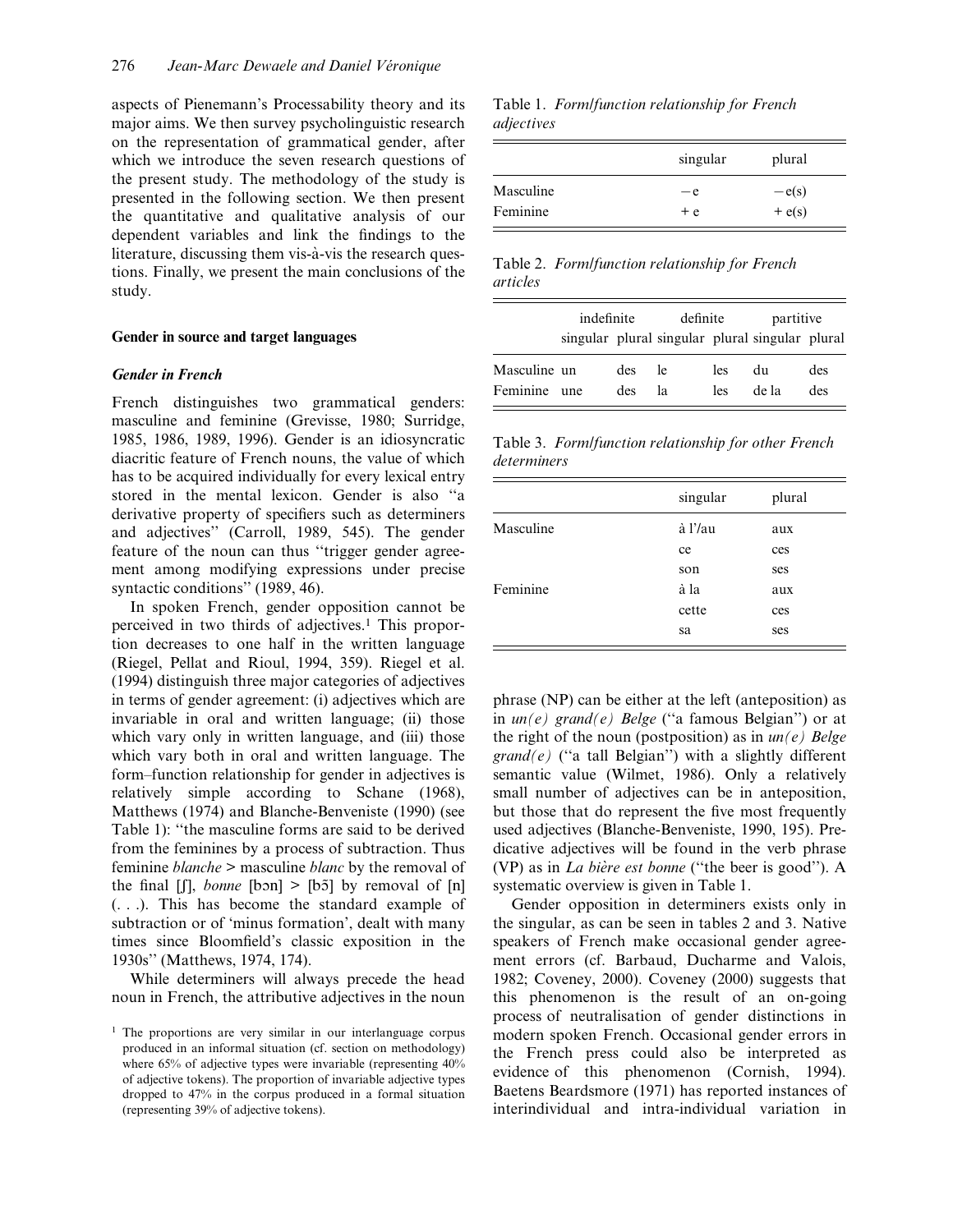gender assignment in the spoken French of some bilingual speakers (French and Dutch) in Brussels. He ascribes this phenomenon to "the degree of acculturation of the individual and the extent to which he manages to keep his two language systems free from interference'' (p. 142).

Two completely different causes can underlie gender errors in modifiers: firstly, the head noun may have been assigned to the wrong gender and the modifiers are being agreed accordingly; secondly, the head noun may have been correctly assigned but the gender feature did not reach the modifiers, hence a problem with agreement.

A debate has been raging about the extent to which formal characteristics (morphophonology) and semantic characteristics (natural gender) affect the acquisition of gender assignment. In her study on the acquisition of gender in L1 French, Karmiloff-Smith (1979) has shown that children distinguish the feminine and masculine forms of the singular article from very early on. This distinction does not apparently result from the form of the determiners but from the endings of the nouns (1979, 219). Children thus classified imaginary nouns like *un bicron* and *une* plichette according to morphophonological rules (i.e. formal rules; cf. Corbett, 1991). The gender of some morphologically simple nouns in French seems partly predictable on the basis of their phonological characteristics (Koehn, 1994). Some studies on the acquisition of gender in L2 Romance languages of very young learners found that morphophonological rules and phonological characteristics of nouns are very helpful (Oliphant, 1998; Möhring, 2001). Carroll (1999) however has found no support for the hypothesis that L2 learners of French are sensitive to the phonological endings of words. She argues that learners are guided in their identification of cues for gender by internal resources of a symbolic sort (1999, 73). Learners would be especially sensitive to semantic and morphological patterns (1999, 38).

We will see further that psycholinguists manipulate formal and semantic cues in order to study their effect on gender processing in L1 production (Friederici et al., 1999a, 1999b). The formal and semantic characteristics may be insufficient or even counterproductive in cases where nouns do not conform to the general pattern. The French nouns eau ("water") and *peau* ("skin") are feminine despite their typically masculine ending and the noun sentinelle ("guard") is feminine despite referring to a male soldier. Our data contain several examples where both formal and semantic characteristics were apparently ignored resulting in gender errors. It thus seems that while formal and semantic characteristics can help determine a noun's gender, learners still need to acquire gender individually for every lexical entry.

## Gender in Dutch

Dutch is a language with a "relatively moderate" degree of gender-marking limited to singular nouns'' (van Berkum, 1997, 117). Dutch nouns have one of two possible genders which makes a difference for the singular definite article: a neuter gender which only goes with *het*, as in *het konijn* ("the rabbit"); a non-neuter or common gender (historically either masculine or feminine) which only goes with *de* as in de olifant ("the elephant") (1997, 116). Several constituents agree with their singular head noun in gender: the singular definite article, most adjectives in anteposition, several determiners and the relative pronoun. About 70% of words in Dutch have the common gender (Theissen and Hiligsmann, 1999). While for indefinite neuter nouns the adjective is not inflected, a suffix -e is added to the adjective agreeing with indefinite common gender nouns.

## Pienemann's Processability Theory and incremental language generation

Pienemann's Processability Theory (PT) (1998a, 1998b) is partly based on Levelt's (1989) model, and integrates it into a grammatical framework, namely Lexical-Functional Grammar (LFG) (Kaplan and Bresnan, 1982) and Kempen and Hoenkamp's (1987) procedural account of speech generation.

Levelt's model is well known and does not need extensive presentation. We will therefore concentrate on that component of the model that is relevant to understanding how gender agreement functions, namely the Formulator. According to Levelt the production of morpho-syntax takes place in the ``Formulator'' which ``translates conceptual structures into a linguistic structure'' (1989, 11). The preverbal messages activate the necessary lemmata which are stored in the mental lexicon, a part of the Permanent Memory: "a passive store of declarative knowledge about words'' (1989, 185). These lemmata contain the meaning of lexical items and the syntax for each word. The syntactic building procedures are instigated by the activation of a lemma which contains categorial information. The categorial procedure matches parts of the conceptual structure with syntactic forms and functions as defined in lemmata. The result of this grammatical encoding is a hierarchical constituent structure of the phrase concerned which is stored in the Syntactic Buffer, part of the short-term memory.

It is during the first step of the translation process,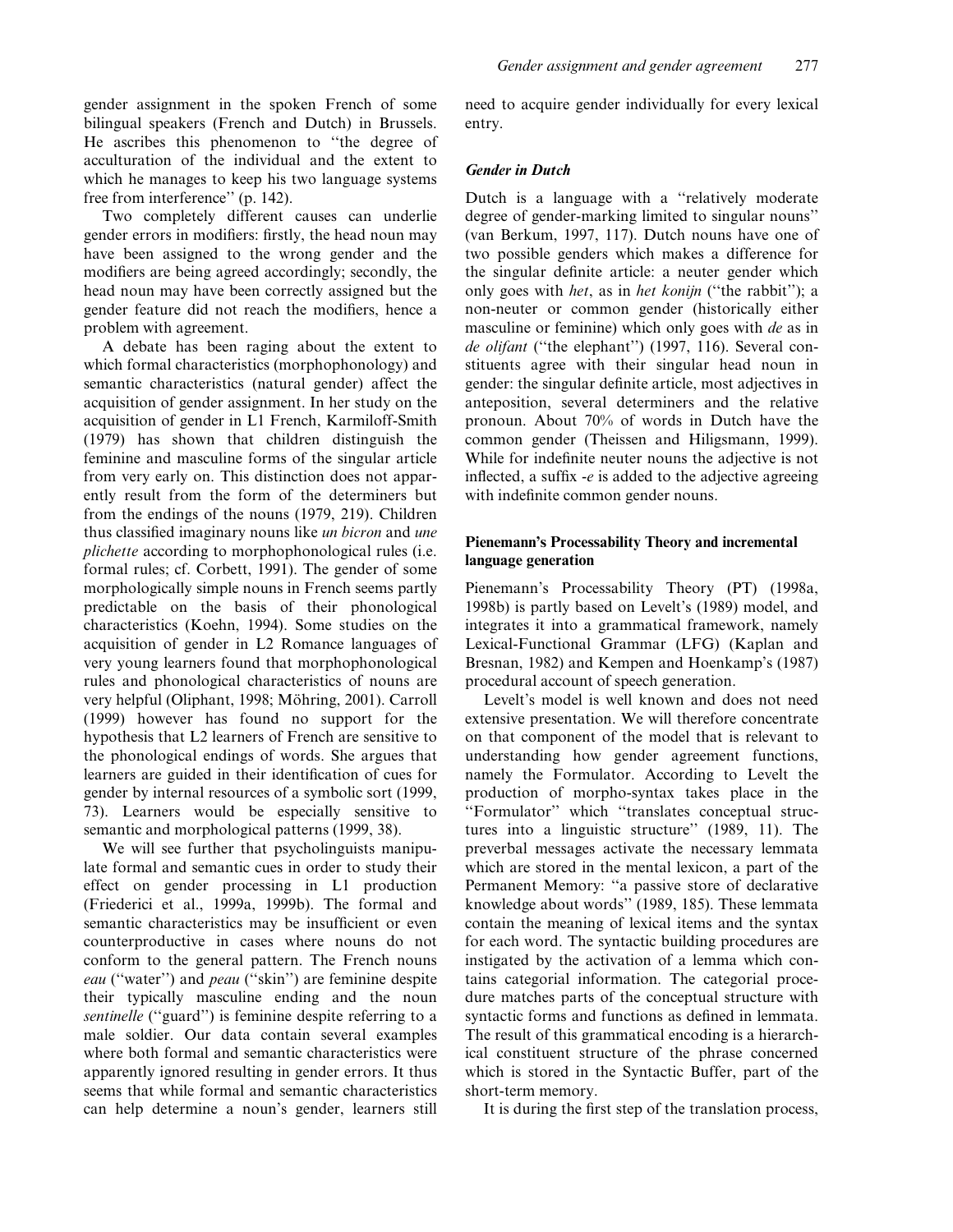

Figure 1. Incremental language generation (based on Pienemann 1998a, p. 68).

the grammatical encoding of the preverbal message, that the sort of morphology appears that is relevant to the objective of this paper. The morphological information is attached to the lemma in the lexical pointer which links all the word forms with the same conceptual specifications which are differentiated only by diacritic variables (gender, plural/singular . . .) related to the morphological forms of the lexical entry. This lexical entry contains all the different morphological variants that relate to the same conceptual specification.

Pienemann illustrates incremental language generation with Levelt's example: a child gave the mother the cat (1998a, 68). Figure 1 illustrates what happens in the grammatical encoder and the lexicon after the arrival of the preverbal message from the conceptualiser.

The conceptual material produced first activates the lemma CHILD in the lexicon. The lemma contains the category information N which calls the categorial procedure NP. This procedure can build the phrasal category in which N is head, i.e. NP. The categorial procedure inspects the conceptual material of the current iteration for possible complements and specifiers and provides values for diacritic features, including those from the head of phrase.

(1998a, 67)

A functorisation rule ensures that the branch Det is attached to NP, the lemma for  $A$ " is activated, and the lemma "a" is inserted (1998a, 67). These rules thus ``instigate the activation of free grammatical morphemes and the insertion of bound grammatical morphemes'' (1998a, 67).

The lemma CHILD is marked "singular", and the value of the diacritic feature has to match that of the determiner. To achieve this the lemma information for CHILD has to be deposited in the NP-procedure and kept there for activation of the lemma "A". In other words, this type of morpheme is linguistically characterised as agreement between the head of phrase and another phrasal constituent (1998a, 77). Pienemann then points out that the processing of phrasal and interphrasal agreement is different. The phrase "a child" is produced in one and the same iteration (1998a, 77). He argues that this would be unlikely to apply to interphrasal agreement due to the incremental nature of language production. In other words, while the one phrase is being produced, the head of the agreeing phrase has not been conceptualised (1998a, 77). This means that the relevant diacritic information cannot be stored in the phrasal procedure. Instead it has to be stored in the S-Procedure. However, in order for it to arrive there, the functional destination of the phrase from which it originates has to be determined. This is carried out by a language-specific set of Appointment rules (1998a, 77).

#### Developmental trajectories

Pienemann's PT predicts developmental trajectories based on an emergence criterion. He thus posits a set of processing procedures forming an implicational hierarchy (1998a, 87) where the resource of a certain level is a prerequisite for the functioning of the higher level.2 Pienemann (1998b) argues that the L2 learner

<sup>2</sup> Bialystok (1998) believes this claim to be fallacious because of a circularity in the argument: "The claim is that the production of certain structures is constrained by the availability of the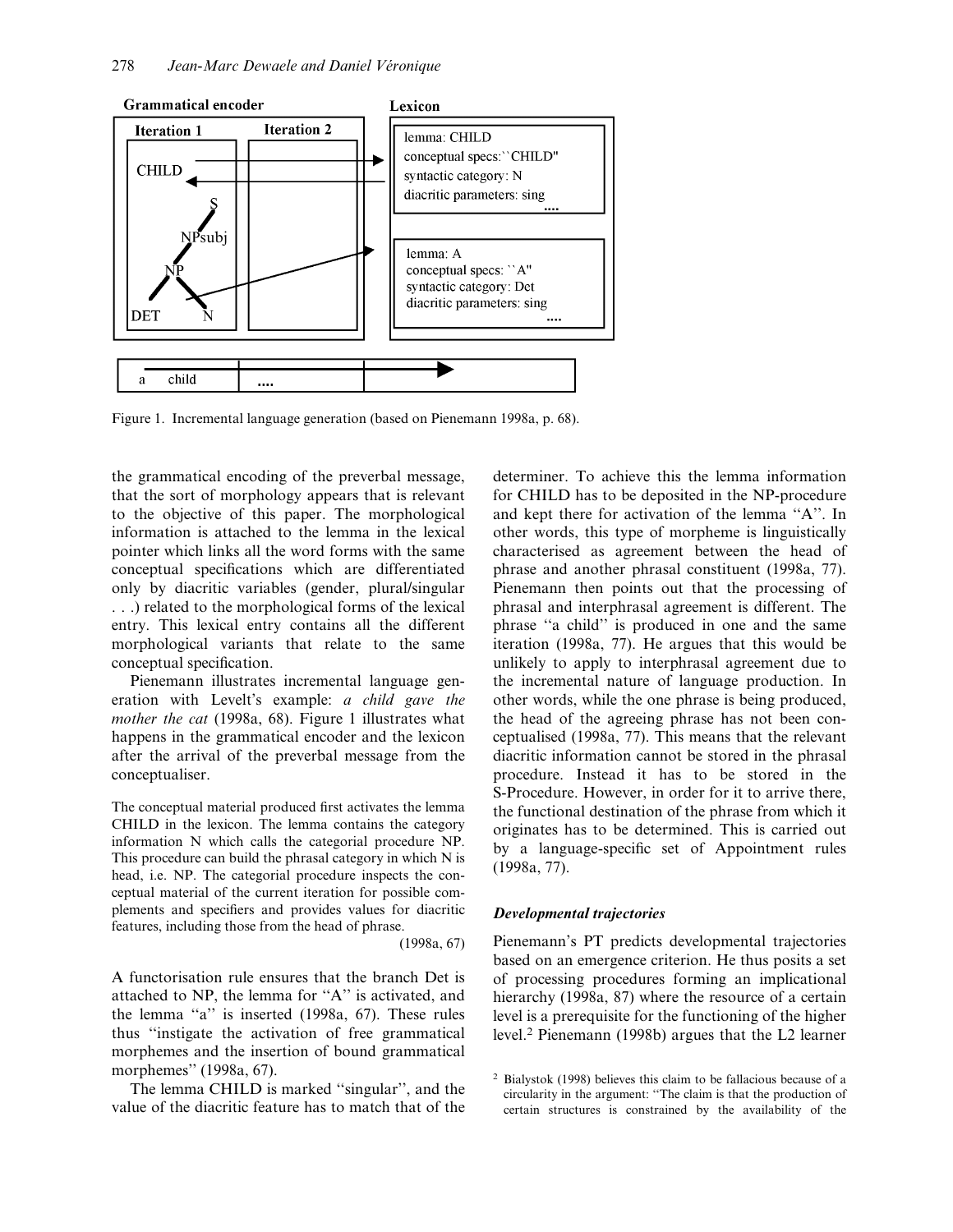``is initially unable to deposit information in syntactical procedures, because (1) the lexicon is not fully annotated, and, more importantly, (2) because even if L1 annotation was transferred, the syntactic procedures have not specialised to hold specific L2 syntactic information. For this reason one can predict that the beginning learner is unable to produce any structures which rely on the exchange of specific L2 grammatical information using syntactic procedures, or in LFG terms the "unification" of lexical features (1998b,  $6-7$ ). Hence his claim that ``structures involving no exchange of grammatical information between constituents can be processed before structures that do require such information exchanges'' (1998a, 76).

The hierarchy of processing procedures in Pienemann's model is as follows (from top to bottom):<sup>3</sup>

- . subordinate clause procedure;
- . S-procedure; interphrasal morphemes; exchange of information between internal constituents;
- simplified S-procedure; exchange of information from internal to salient constituent;
- . phrasal procedures; phrasal morphemes;
- . category procedure; lexical morphemes; no exchange of information  $-\text{canonical word order}$ ;<sup>4</sup>
- . lemma access; words; no sequence of constituents (1998a, p. 87).

The claim that structures involving no exchange of grammatical information between constituents can be processed before structures that do require such information exchanges can only be valid, according to Pienemann, "as long as the form-function relationships of the two sets of structures are comparable'' (Pienemann, personal communication).

necessary processing resources; the corollary is that structures not supported by such resources will not be produced. The evidence however comes only from observed production'' (1998, 21). Pienemann (1998c) agrees that historically, Bialystok is correct but he points to the accurate predictions of the PT for the development of a wide number of languages and correct predictions in reaction time experiments in Pienemann (1998a).

- <sup>3</sup> Carroll (1998) wonders if Pienemann is correct in his assumption that words/lemmas are learned before the procedures which combine words/lemmas in production. She argues that "what gets stored in linguistic memory may, or may not, correspond to the units grammarians call `words', and what gets put to use in production will consist of all sorts of units including affixes . . . idioms, and lexicalised sentence stems'' (1998, 23). Pienemann seems to accept this criticism (1998c).
- <sup>4</sup> "Lexical morphemes can be activated by the conceptual structure or be retrieved from the lexicon and do not rely on the exchange of any grammatical information which is still blocked at this stage . . . learners have a set of well-defined semantic roles which they will attempt to map onto L2 forms . . . one such procedure for the mapping of semantic roles onto surface form is a strictly serial word order" (Pienemann, 1998a, 83-84).

#### About accuracy rates

Accuracy rates have been used extensively in early applied linguistic research to measure the development of interlanguages. It was assumed that R. Brown's (1973) acquisition criterion, i.e. 90% correct use in obligatory context in three successive interview sessions, could be transposed to the acquisition of an L2. More sophisticated accuracy measures like TLU (target-like usage) have been introduced but doubts remained as to their value in determining the acquisition of rules and structures (Pica, 1988). It is therefore important to point out that Pienemann's predictions are limited to developmental trajectories and not to accuracy levels. According to Pienemann (1998a), accuracy levels do not "increase steadily in the acquisition process'' (1998a, 304), and accuracy interacts with learner variation and development in a non-linear manner (1998a, 143). He particularly dislikes the idea of using accuracy rates as quantitative criteria for measuring development because of their arbitrary nature and prefers the emergence. Can anyone, for instance, claim that a particular rule has been acquired when it is used correctly 50% or 80% of the time? Accuracy rates might be inadequate for measuring development, but they seem perfectly suited to measuring synchronic variation in advanced ILs. Dewaele (1994) has shown that accuracy rates in advanced French IL differ significantly according the grammatical class of word, the type of structure, as well as a number of sociobiographical and situational factors. Pienemann, however, rejects this use of accuracy rates and the idea that accuracy rates would be higher for gender agreement in structures involving no exchange of grammatical information (Pienemann, personal communication). The relation between developmental trajectories and accuracy levels might be orthogonal, but given the importance of the presence/absence of constituent borders in agreement, it is probably justifiable to test this hypothesis anyway (Bartning, 2000b). One could argue that procedures that have been mastered early on in the second language acquisition process have been proceduralised more solidly and are thus less prone to error (Towell and Hawkins, 1994).

Our use of accuracy rates is linked to the fact that we work on a cross-sectional corpus (see the section on methodology)  $-$  hence our focus on synchronic rather than diachronic variation. In this perspective it could be argued that this variable in itself is a sounder empirical measure than the emergence criterion where the researcher "needs to clarify what type of observation constitutes evidence for which linguistic rule'' (Pienemann, 1998a, 145). If the sample is too small, the result will be inconclusive: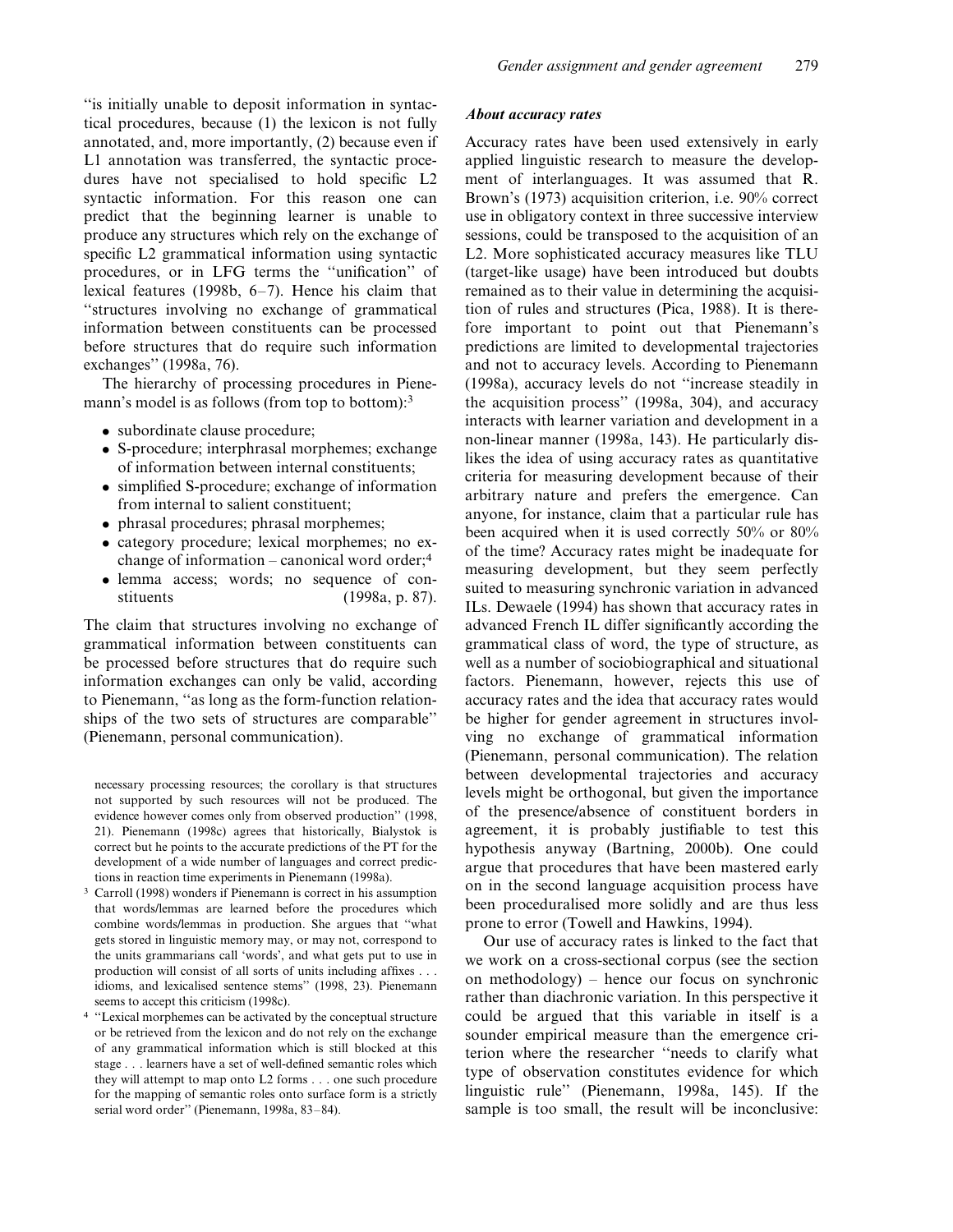

Figure 2. Gender agreement in French.

``Some degree of ambiguity remains in this analysis when it comes to judging if the number of contexts is sufficient for a given rule to decide if the rule has been applied or not'' (1998a, 146). Accuracy rates on the other hand, allow for a fine-grained analysis of both intra- and interindividual variation.

We would thus expect gender agreement to be higher within the NP<sup>5</sup> than within the VP. The likelihood of *précieuse* being correct in the following example would be much smaller than that for any adjective or determiner within the NP (see Figure 2).

#### Synchronic variation in the PT

Pienemann claims that IL is limited by Hypothesis Space (1998a, 239). This means that "interlanguage variation remains within predictable confines and is thus definable in  $a$  priori manner: the rule system available to the learner at his or her current level also defines the range of solutions for developmental problems which are the basis for IL variation'' (1998a, 243).

Pienemann illustrates synchronic variation in accuracy rates by identifying two sources of variation, one task-related variable and one linguistic variable. The number of contexts in which a rule is applied can vary as well as the actual rule application. The measures data density and percentage of rule application are numerical ways to express these concepts (1998a, 298). Pienemann analyses third person singular -s and plural -s marking in six different tasks by his informant 1 and finds accuracy levels ranging from 0% to 100% (1998a, 304). As the objective of his Hypothesis Space is not to explain this phenomenon but to "predict the range of IL variation'' (1998a, 305), he predicts in this particular case that "the percentage of rule application will be greater than zero in all tasks if it is greater than zero in one task providing the sample size is sufficient"  $(1998a, 305-306)$ . He observes that the overall rate of

accuracy for plural -s marking is influenced by the frequent repetition of lexical items: "a highly frequent use of correctly marked nouns increases the accuracy rate'' (1998a, 307) and vice-versa. Pienemann thus concludes that it has been shown that "these fluctuations in levels of accuracy that remain despite the steadiness of IL principles are due to specific lexical requirements produced by the individual communicative tasks'' (1998a, 308).

## The representation of gender in the mental lexicon

Neither Levelt (1989) nor Pienemann (1998a) are very explicit about how gender is stored in memory. The issue was addressed in Jescheniak and Levelt (1994) but they are not mentioned in Pienemann (1998a). Jescheniak and Levelt (1994) argue that native speakers have a mechanism dedicated to the retrieval of grammatical gender: "to facilitate gendermarked anaphoric reference to recently introduced discourse entities, therefore contributing to the fluency of the utterance" (1994, 841). The gender of a word would be represented by a (recency-sensitive) link from the lexical-syntactical representation of that word, its lemma, to a generic gender representation (e.g., a gender node). As the question of representation of gender is crucial for the present study, a short overview of the latest findings in psycholinguistic research on this subject will be presented in the following section.

#### Storage or computation?

A question that has been fiercely debated in psycholinguistics concerns the storage versus the computation of grammatical gender (Schriefers and Jescheniak, 1999). Some researchers have argued in favour of a system where gender is computed on the basis of the noun's semantic, morphological and phonological properties each time it is needed anew (Corbett, 1991), but most current psycholinguistic models of language production (Levelt, 1989; Jescheniak and Levelt, 1994; Levelt, Roelofs and Meyer, 1999) "assume that gender is not computed, but rather stored as an inherent property of nouns in the knowledge of a native speaker about his/her language'' (Schriefers and Jescheniak, 1999, 577). The central idea in these models is that ``all nouns of a given grammatical gender are linked to a gender node specifying that grammatical gender'' (p. 577). Lemma nodes are connected to nodes representing the word's syntactic properties, such as its syntactic category and its grammatical gender: "All nouns of the same grammatical gender are connected to a shared gender node. Furthermore, each lemma is

<sup>5</sup> Meisel (personal communication) suggested that this analysis of the NP is quite general. However, it only serves as an illustration of Pienemann's prediction, using his level of analysis.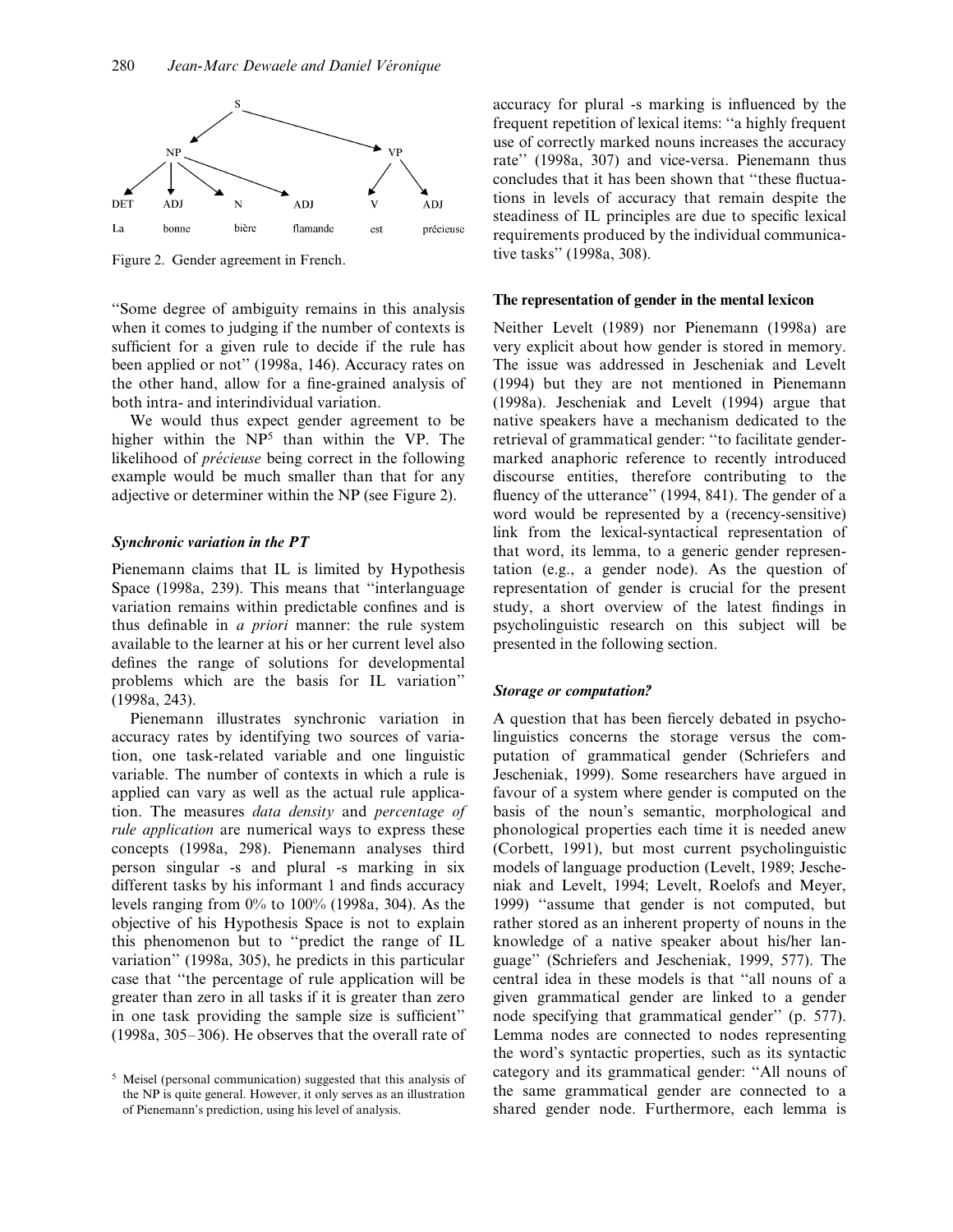connected to a so-called lexeme node on the phonological level, which specifies the word's phonological form. Finally, the gender nodes are connected to all agreement targets of the same gender (like pronouns, definite determiners, etc.)" (p. 577). This model has two important processing characteristics. The first is a distinction between activation and selection of nodes. Levelt and colleagues assume "that the gender of a selected lemma only becomes selected when actually needed in the local environment of the noun (e.g., in order to produce a noun phrase with a definite article as opposed to a bare noun)" (p. 578). The second processing characteristic concerns the unidirectionality of the activation flow. This entails ``that the retrieval and selection of grammatical gender of a noun and the computation of gender agreement with some agreement target (such as articles) cannot be affected by phonological form'' (p. 579).

## Applied psycholinguistic research into gender processing

Jacobsen (1999) and Jescheniak (1999) present overviews of the literature on gender priming and conclude that the evidence is weak and dependent on specific details of the experimental procedure. Preactivation of a noun's gender does not seem to facilitate retrieval of that noun. Jescheniak and Levelt (1994) had found indirect support for the existence of dedicated mechanism for the retrieval of grammatical gender: "to facilitate gender-marked anaphoric reference to recently introduced discourse entities, therefore contributing to the fluency of the utterance'' (1994, 841). The gender of a word would be represented by a (recency-sensitive) link from the lexical-syntactical representation of that word, its lemma, to a generic gender representation (e.g., a neuter gender node). Van Berkum (1997), however, objected to the fact that the experiments involved metalinguistic judgment tasks, which might not reflect the use of gender in spontaneous speech. He failed to detect a significant gender recency effect in two speech production experiments, with twice as many subjects. Jescheniak and Schriefers (1999) devised an experiment similar to van Berkum's, using pronouns. They too failed to find a gender recency effect. Recent research suggests that gender marking effect might be linked to the subject's linguistic history and to the languages involved. Guillelmon and Grosjean (2001), using auditory naming and lexical decision tasks, found that in early French-English bilinguals gender marking produced clear facilitation and inhibition effects in noun recognition. Late French-English bilinguals however turned out to be totally insensitive to gender marking, whether is was congruent or incongruent.

A study by Vigliocco and Franck (1999) on experimentally elicited speech errors, namely gender agreement between noun and a gender-marked adjective in French and Italian, showed that lack of congruence between grammatical gender and conceptual gender led to a significant increase in gender agreement errors.

Evidence for the separate representation of lexicalsyntactic properties and phonological properties is provided in the study of Vigliocco, Antonini and Garett (1997) on Tip-of-the-Tongue (TOT) states in Italian. The subjects were able to report correctly the grammatical gender of words they could not produce. These speakers were able to access the lemma but could not produce the lexeme.

Support for the concept of gender node comes from experiments on picture–word interference (Schriefers, 1993; van Berkum, 1997). Gender distraction effects have been found to be robust and are interpreted as follows: "The lemma of the target noun activates its grammatical gender node. A congruent distractor will activate the same gender node, thus boosting its level of activation . . . A genderincongruent distractor will activate a different gender node than the one activated by the target lemma'' (Schriefers and Jescheniak, 1999, 590). Agreement with modifiers will thus take longer in the presence of gender-incongruent distractors. Unlike inhibition from gender-congruent primes, facilitation from gender congruent primes was found by Jescheniak (1999) to be weak and not reliable. Research in the same paradigm concerning the production of gendermarked pronouns suggests that there is lexical reaccess of the lemma of the antecedent noun and of its gender information but that the phonological word form is not reactivated (Schriefers and Jescheniak, 1999, 595).

Studies on lateralised readiness potentials (LRPs) revealed that information about grammatical gender is available before information about the noun's beginning phoneme. Van Turenhout, Hagoort and Brown (1999) suggest that a noun's lemma is selected before its phonological form: "syntax precedes phonology by about 40 milliseconds'' (p. 672). It thus seems that gender agreement is computed on an abstract level of grammatical processing and is not influenced by the lemma's phonological form.

Exciting new methods have been developed to assess gender errors in L1 production. The analysis of electrophysiological activity via electrodes placed on the scalp enables the psycholinguist to analyse semantic and syntactic processing events through event-related brain potential effects (ERPs). Hagoort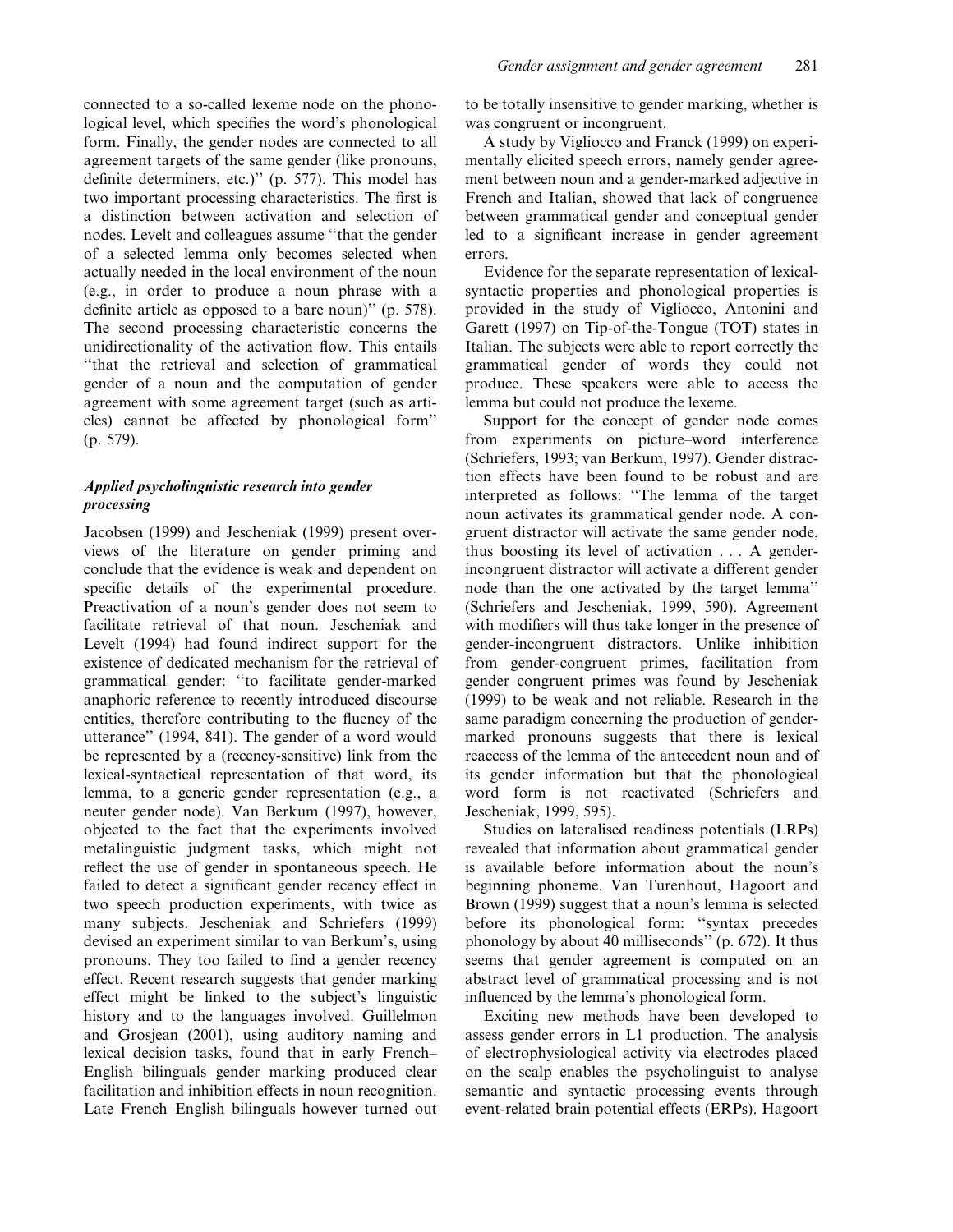and Brown (1999) found that violation of gender agreement in sentences silently presented one word at a time to participants resulted in an brain potential pointing to syntactic problems in the sentence.

## Implications for L2 production

While all these findings relate to  $L1$  production only,<sup>6</sup> they open up interesting areas of research in L2 production. Some fundamental issues need to be solved. Pienemann (1998a) does not address the issue of gender representation explicitly, but as his model is based on Levelt, it can be assumed that he accepts the idea of storage of grammatical gender and the processing characteristics of Levelts' model. Pienemann does not refer to any psycholinguistic study by Levelt's colleagues. It seems imperative to us that these findings be integrated into any future model of bilingual speech production.

We assume that gender nodes are languagespecific. This means that Dutch learners of French will have to develop a separate set of gender nodes.

#### Research questions

Pienemann states that his PT represents "a linguistic framework for the description of dynamic systems'' (1998a, 10). This framework thus enables the linguist to represent ``grammatical development within a variable system and to represent development and learner variation as two distinct phenomena (1998a, 10). As our corpus is of a cross-sectional nature, we will focus our analysis on synchronic learner variation in gender agreement and/or assignment. We saw in the previous section how Pienemann attributes synchronic variation in IL to variable *data density* and percentage of rule application. It is highly probable that these two variables are not the only ones to affect accuracy rates. We will thus identify other independent variables responsible for inter- and intra-individual variation of accuracy rates in gender agreement and/or assignment, and we will present a number of psycholinguistic scenarios to account for gender errors.

More specifically, we will address the following questions:

- (i) does the presence or absence of constituent borders which grammatical information has to cross affect accuracy rates for gender in modi fiers? If that is the case, does the position of an adjective in the syntactic structure (NP or VP) affect its accuracy rates for gender?
- <sup>6</sup> With the exception of Guillelmon and Grosjean (2001) and Sabourin (2001).
- (ii) is there a relationship between the grammatical class to which the modifier belongs (determiner or adjective) and its accuracy rates for gender?
- (iii) which heads and which modifiers are most frequently involved in gender errors?
- (iv) is there a pattern of overgeneralisation (masculine versus feminine) in gender agreement errors and could this be traced to L1 effects?
- (v) do IL learners resort to gender agreement avoidance strategies? If that is the case, what is the profile of those who use these strategies?
- (vi) what factors are linked to interindividual variation in accuracy rates for gender agreement?
- (vii) what possible psycholinguistic scenarios can be imagined to account for gender errors and which ones account for the largest proportion of errors?

## Method

## **Participants**

Twenty-seven university students, 8 female and 19 male, aged between 18 and 21, participated in the experiment. The subjects and the researcher were trilinguals (Dutch-French-English) although the subjects' French was weaker. Their French could be described as an "pre-advanced to advanced interlanguage'' (Bartning, 1997a). Teacher and students communicated usually in French but the students knew that the teacher had native competence in Dutch. The subjects were administered a sociobiographical questionnaire which included questions about the type and frequency of contact with the target-language (TL). This revealed that 20 subjects had chosen French as an L2 and English as an L3 at secondary school while the remaining seven had chosen English as an L2 and French as an L3. The L2 was taught for five hours a week during six years in the secondary schools, instruction in the L3 was more limited with three hours a week during four years. All participants had been following intensive French courses  $(150$  hours) for five months with the researcher as their teacher. Nine subjects declared that they had a regular functional use of French, 11 declared that they used it occasionally and seven did not use French regularly outside the classroom. The overlap between both groups (L2/L3 and frequency of use of the TL) is quite balanced. Three French L3 speakers and 12 French L2 speakers had a regular functional use of French. The subjects were also given the Eysenck Personality Inventory (Eysenck and Eysenck, 1964) in order to determine their degree of extraversion, as this was shown to have wideranging effects on ILs (Dewaele and Furnham, 1999, 2000; Dewaele and Regan, in press).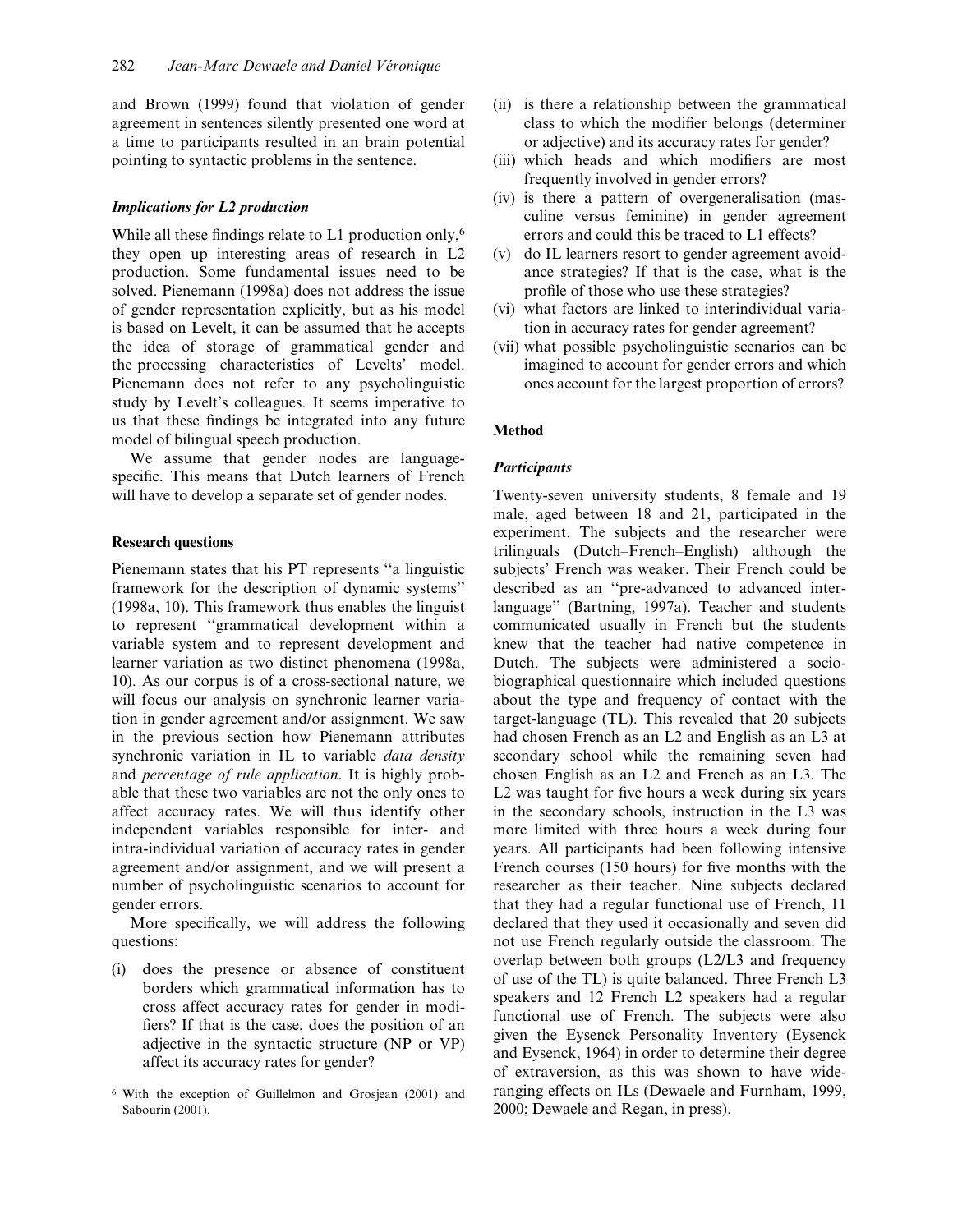#### Linguistic material

The researcher and the subjects were recorded sitting face to face in a classroom in an informal and a formal situation. The formal situation consisted of an oral exam of about ten minutes that aimed at evaluating the learners' proficiency in the target language. Topics were politics, economics and the subjects' performance in other exams. In all five hours of speech (17,613 words) were recorded. The informal situation involved conversations between the same researcher and subjects in a relaxed atmosphere. There was no time restriction. Topics included studies, hobbies, politics and economics. In all about ten hours of speech (35,021 words) were recorded. The recordings were transcribed by the researcher into orthographical French. These transcriptions were then coded at the word level according to their grammatical nature and possible lexical or morphological errors (Dewaele, 1994).

## Identification of gender errors

We reported earlier that the identification of gender errors is not always easy in French as some adjectives share the same form for the masculine and the feminine. In these cases we did not count the form as a gender error even though it may well have been. This means that the total number of gender errors for adjectives in our corpus is probably higher. The following utterance (1), where a female speaker defines her identity, illustrates the problem:

(1) Ann I-145. Moi je suis belge, je ne suis pas flamand. ``I am Belgian, I am not Flemish.''

In this utterance, according to TL norms, *flamande* is expected instead of *flamand* as used by the learner. Hence it is a clear gender marking error. However, since belge, the other adjective cannot be marked for gender, it cannot be formally identified as a gender error even though it quite possibly is.

It is also impossible to judge whether definite articles preceding a noun starting with a vowel have the correct gender specification (example  $(2)$ ). The same speaker seems to have assigned the noun *orga*nisation to the masculine gender, as she later refers to it with a masculine pronoun  $il$ , but the definite article preceding organisation cannot be counted as a gender error. The attributive adjective *mondial(e)* being an adjective which varies only in written language, it cannot be identified as a gender error.

(2) Ann F 37. L'organisation mondial(e) pour la santé a le jeudi le sept avril, il a organisé euh la première journée sans tabac.

"The World Health Organisation has on Thursday April 7th, it has organised err the first day without tobacco.''

It is equally difficult to judge *post facto* whether a gender error was the result of assignment or agreement problems. We used the following criteria: when a particular lexical item was used in two different utterances with a determiner of the wrong gender we assumed it was wrongly assigned. This decision was strengthened if that particular lexical item was also accompanied by adjectives in the wrong gender. However, many nouns appear only once in speakers' extracts preceded by an article in the wrong gender. These gender errors were also attributed to assignment problems.

For an error to be classified as an agreement problem, we needed to have at least one modifier agreeing correctly in gender with the head, for example: une affaire religieux ("a religious affair" (+ fem)).

## Analysis

## Accuracy levels for gender agreement across the hierarchy of processing procedures

Our hypothesis that procedures that had been automatised for a longer time by the learners, i.e. those at the bottom of the implicational hierarchy, would result in significantly higher accuracy rates was not upheld. Figure 3 shows that accuracy rates for gender agreement are in fact higher within phrase constituents (involving determiners and attributive adjectives) than across constituents (predicative adjectives), but a t-test revealed that this difference is not significant  $(t = -1.4, DF = 26, ns)$ . This lack of significance could be due to the relatively wide dispersion of results around the mean for accuracy rates of gender agreement outside the constituent (standard deviation  $(SD) = 9.5$ ) (for the complete set of data, see the Appendix). A comparison between accuracy rates of attributive adjectives in anteposition (AP) and in postposition (PP), and predicative adjectives (Pred) also failed to show significant differences (see Figure 4).

## Accuracy levels for gender agreement in determiners and adjectives

A significant difference was found, however, when comparing the two types of modifiers (see Figure 5). Accuracy levels for gender agreement in determiners were significantly higher  $(t = -3.7, DF = 26,$  $p \leq 0.001$ ) than those in adjectives, despite a relatively large standard deviation for the adjectives. We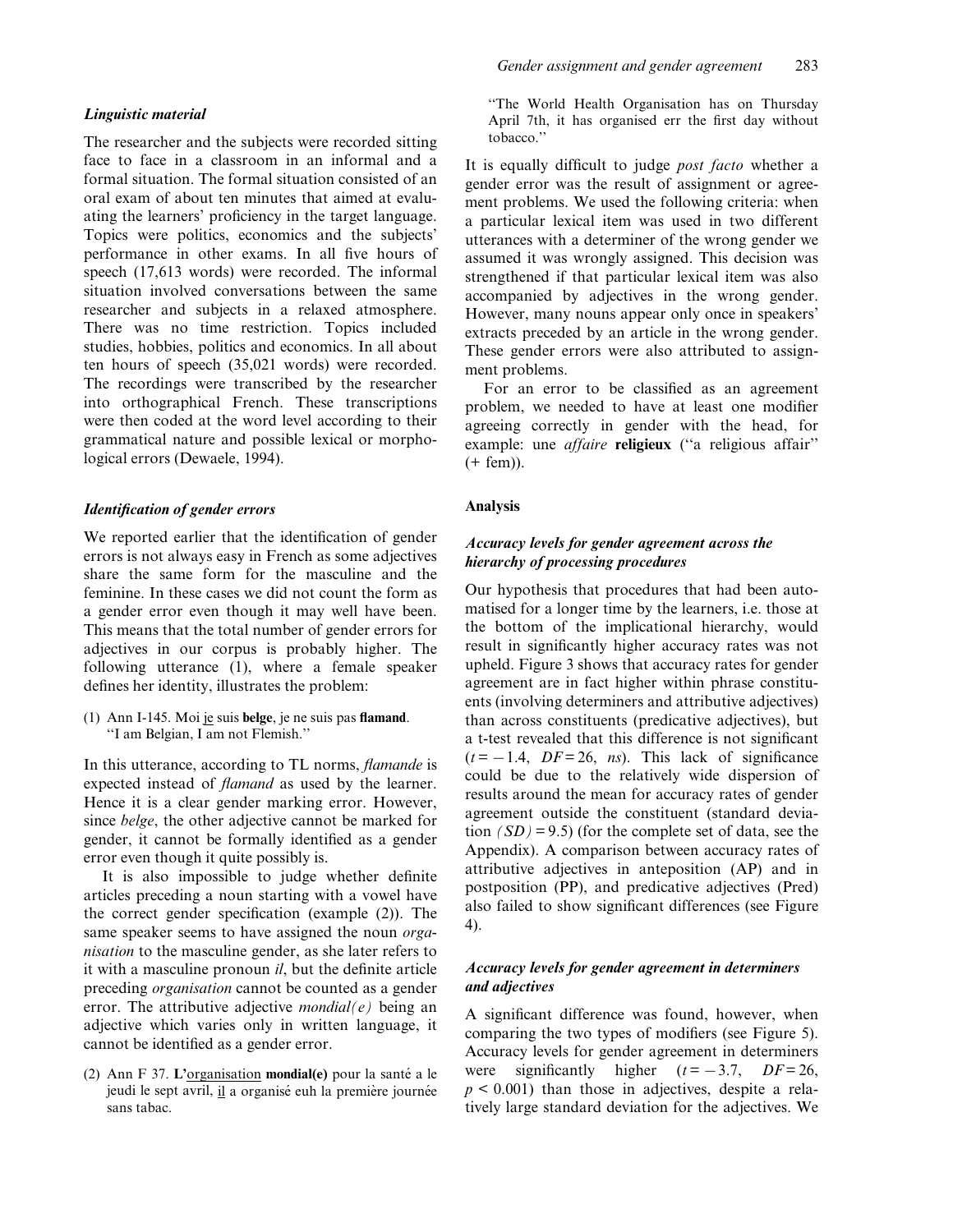

Figure 3. Mean gender accuracy rates and standard deviations for modifiers outside and within phrase constituents.



Figure 4. Mean gender accuracy rates and standard deviations for attributive adjectives in anteposition (AP) and postposition (PP), and predicative adjectives (Pred).



Figure 5. Mean gender accuracy rates and standard deviations for adjectives and determiners.

will later compare these results with findings from studies on gender and agreement errors in Spanish and Italian IL.

## Gender-error-prone heads and adjectives

Did the participants have more difficulties with the gender of particular heads? Table 4 shows the 30 heads out of a total of 243 which failed most frequently to command proper agreement with modifiers. The most frequent head is " $X$ " referring to a personal pronoun in subject position. Table 5

Table 4. Heads commanding wrong gender agreement in modifiers (Frequency  $>$  3)

| Head (lemma)        | Frequency of gender errors |
|---------------------|----------------------------|
| X (subject pronoun) | 25                         |
| politique (fem)     | 11                         |
| chose (fem)         | 9                          |
| VUB (fem)           | 8                          |
| année (fem)         | 6                          |
| auto (fem)          | 6                          |
| région (fem)        | 6                          |
| maffia (fem)        | 5                          |
| personne (fem)      | 5                          |
| classe (fem)        | $\overline{4}$             |
| cours (masc)        | $\overline{4}$             |
| école (fem)         | 4                          |
| femme (fem)         | 4                          |
| organisation (fem)  | 4                          |
| problème (masc)     | 4                          |
| salle (fem)         | $\overline{4}$             |
| Amérique (fem)      | 3                          |
| Croix -rouge (fem)  | 3                          |
| direction (fem)     | 3                          |
| $gens (fem + masc)$ | 3                          |
| groupe (masc)       | $\overline{\mathbf{3}}$    |
| heure (fem)         | 3                          |
| histoire (fem)      | 3                          |
| journal (masc)      | 3                          |
| mère (fem)          | 3                          |
| niveau (masc)       | 3                          |
| pays (masc)         | 3                          |
| plupart (fem)       | $\overline{\mathbf{3}}$    |
| session (fem)       | 3                          |

|       | Table 5. Probable psycholinguistic causes for gender |
|-------|------------------------------------------------------|
| error |                                                      |

| Probable cause of gender error Number of  | occurrences | Proportion<br>$\binom{0}{0}$ |
|-------------------------------------------|-------------|------------------------------|
| Wrong assignment                          | 294         | 56.6                         |
| Temporary wrong assignment                | 69          | 13.3                         |
| No agreement                              | 61          | 11.8                         |
| No agreement (premature                   | 22          | 4.2                          |
| deactivation)<br>No agreement followed by | 38          | 7.3                          |
| correction within utterance               |             |                              |
| (monitoring)                              |             |                              |
| <b>TOT</b> state                          | 13          | 2.5                          |
| Transfer                                  | 21          | 4.0                          |
| <b>TOTAL</b>                              | 519         | 100                          |

presents the adjective lemmas that showed incorrect agreement most frequently. They were coded according to the type of vocalic variation between the masculine and the feminine lexeme forms. This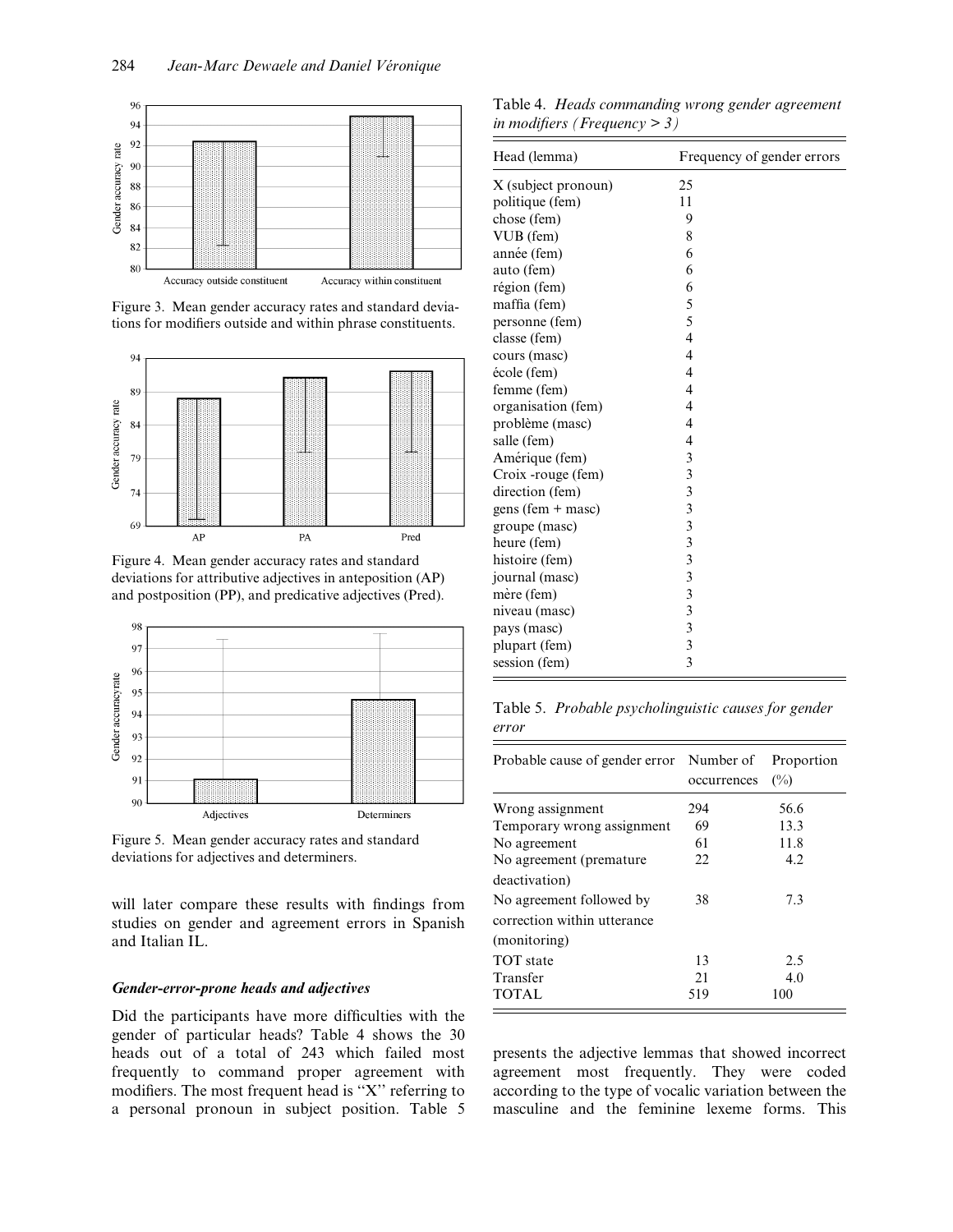ranges from no vocalic variation, to simple vocalic variation, complex vocalic variation and change in final consonantal sound or suffix.

## Overgeneralisation and L1 effects

The phenomenon of overuse of masculine forms exists in our corpus, though with slightly different proportions for determiners and adjectives. While 294 out of 400 determiners with incorrect gender were masculine forms (73.5%), this proportion dropped to 63% for adjectives (75 out of 119 adjectives with incorrect masculine gender). This might suggest that the functorisation process did activate the free grammatical morpheme but that no insertion of bound grammatical morphemes took place, because the diacritic information was either absent or unavailable.

#### Avoidance of gender agreement

Accuracy rates for gender agreement in predicative adjectives can also be boosted by learners. When the head of the phrase contains diacritic features other than ("masculine", "singular"), the learner inserts an almost formulaic "Ca/C'est + Adjective" structure instead of a VP where both the verb and the adjective need to have agreement. This left dislocation is illustrated in the following two utterances (example (3)) where the determiners have correct agreement with the head noun and where the variable predicative adjective *intéressant* escapes the need for agreement because of the insertion of  $c$ 'est and  $ca$  in front of it:

(3) Martine I-4380. La profession, c'est très intéressant. 4381. Mais les études ça ça n'est pas très intéressant. ``The profession, it is very interesting. But studying that that is not very interesting.''

A quantitative analysis of the  $Y$ ,  $c$ 'est  $X$  structure reveals that it represents an average of 38.5% of the third person constructions (singular and plural) of finite verbs in the informal interviews  $(SD = 10.2)$ . The participants who had had less formal instruction in French (L3) used this structure more ( $M = 46.4\%$ ) than those who had had a longer and more intense formal instruction in French (L2)  $(M = 36.2\%)$ . A one-way analysis of variance (ANOVA) reveals that this difference is significant  $(F(1, 25) = 5.4, p < .028)$ . Proportion of use of the *Y*,  $c'est X$  structure was found to correlate positively with the proportion of filled pauses ( $r = .56$ ,  $DF = 26$ ,  $p < .002$ ) and negatively (albeit not significantly so) with speech rates  $(r = -.32, DF = 26, p < .09)$ . These two fluency indicators were also found to correlate significantly (and negatively) with overall gender accuracy rates (Dewaele and Véronique,  $2000$ ,  $221$ ). Proportion of use of the *Y*,  $c'est X$  structure correlated negatively with accuracy rates for prepositions  $(r = -.52)$ ,  $DF = 26, p < .005$ ).

While the proportion of use of  $Y$ ,  $c$ 'est  $X$  structures does not correlate with accuracy of gender agreement in determiners ( $r = -.25$ ,  $DF = 26$ ,  $p = ns$ ) nor attributive adjectives  $(r = .12, DF = 26, p = ns)$ ; it does come close to statistical significance in predicative adjectives ( $r = .38$ ,  $DF = 26$ ,  $p < .057$ ).

#### Interindividual variation

A number of one-way ANOVAs were carried out in order to pinpoint possible sources of interindividual variation in gender-agreement accuracy rates. The degree of extraversion did not correlate significantly with accuracy rates. No single independent sociobiographical variable could explain any of the variance in the accuracy rates of attributive adjectives in anteposition and postposition and of predicative adjectives.

One independent variable, namely the frequency of use of the TL outside the classroom, was found to have an effect on gender agreement accuracy in determiners and in adjectives. Those who speak French more often make significantly fewer gender agreement errors in determiners  $(F (2, 24) = 6.24,$  $p < 0.006$ ) and tend to make fewer errors in adjectives  $(F(2, 24) = 2.95, p < 0.072)$  (see Figure 6).

## Intra-individual variation: the ontogenesis of gender errors

Qualitative and quantitative data will be presented to illustrate seven psycholinguistic accounts for gender errors in modifiers and for instances of intraindividual variation. We assume that gender errors may result from a variety of causes at different stages and at different places in the production process.

Variation is one of the essential features of ILs (Tarone, 1988). While intertask variation could be explained by global psychological mechanisms, it is harder to formulate general principles explaining intra-individual variation within an extract or even within the same utterance. The following scenarios offer tentative explanations as to what might have happened in the speech production process that led to specific gender errors. This exercise is highly speculative however and alternative explanations are always possible.

Wrong gender assignment. Some gender errors may be explained, not by lack of agreement but by gender assignment errors in the learner's mental lexicon. In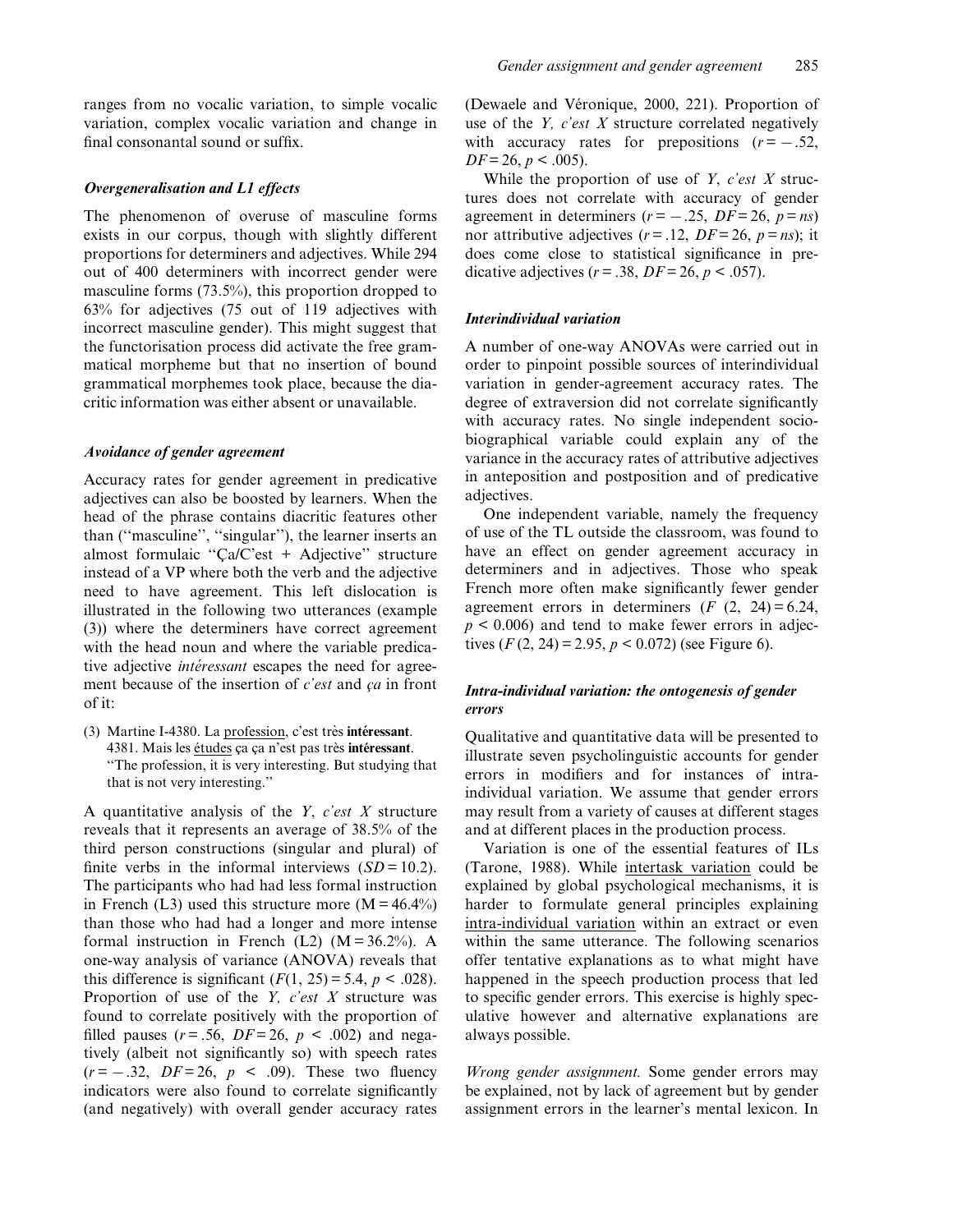

Figure 6. Mean gender accuracy rates and standard deviations in determiners and adjectives according to the frequency of talking the TL outside the classroom (never:  $n = 9$ , occasionally:  $n = 11$ , regularly:  $n = 7$ ).

many cases learners seem to have ignored the gender cues present in morphophonological endings or semantic gender. Examples (4) and (5) present striking illustrations of both cases. First the noun *possibilité* which is of feminine gender in the TL like most nouns with this ending. Secondly the noun homme, which is obviously of masculine gender in the TL:

(4) Johan I-22. Euh monsieur De Benedetti a le possibilité de de dire non

``Err mister De Benedetti has the possibility of of saying no.''

 $(5)$  Frank I-3035. Allez c'était une homme fantastique. ``Well it was a fantastic man.''

Consistent use of the wrong gender, like the determiners and adjectives attached to  $b\hat{e}te$  in example (6) suggests a gender assignment error:

 $(6)$  (The speaker retells the story of the science fiction movie "Alien")

Filip I-189. Il y a un bon bête spatial(e) et un mauvais bête spatial(e).

190. Et le bon bête spatial(e) est entré dans un bon garçon alors.

191. Et le mauvais bête spatial $(e)$  il tue tout le temps des gens.

"There is a good beast from space and a bad beast from space. And the good beast then possessed a good guy. And the bad beast he kills people all the time.''

The wrong diacritic information concerning gender is attached to the lemma, resulting in the activation and selection of the wrong gender node. The agreement rule might have been applied but carried the wrong information. The problem in this case is one of gender assignment, not gender agreement.

This category is the largest, with 294 tokens,

representing 56.6% of the total number of gender errors in our corpus.

Temporary wrong gender assignment. Gender assignment errors can be temporary in nature, however. The speaker could be become conscious in the course of the conversation that she/he has assigned the wrong gender to a noun. In example (7) a speaker uses masculine determiners and adjectives for the feminine noun *région* in the first few utterances but then uses a determiner in the correct gender in a later utterance.<sup>7</sup>

(7) Frank F-4. Et maintenant euh il y a euh un un petit région avec des Arméniens. 5. Mais euh ce ce petit région est membre d'un d'un d'un plus grand région avec un un euh autre parlement. 7. Et le petit région qu'on parle, c'est Haute Karabach. 14. Et ils veulent, je ne sais pas euh, devenir membre de de la région de d'Arménie. "And now err there is err a a small region with Armenians. But err this this small region is member of a of a of a bigger region with a a err other parliament. And this this small region we are talking about is High Karabach. And they want, I don't know err, to become members of the region of Armenia.''

One possible explanation for this phenomenon is that the speaker might have sensed that something was wrong with the gender of *région*, and tried the other gender when the noun reappeared later in the conversation. Alternatively, one could argue that the feminine gender was in fact a momentary error, and that this lemma was encoded as a masculine in the speaker's lexicon.

<sup>7</sup> No corrective feedback was provided by the interviewer.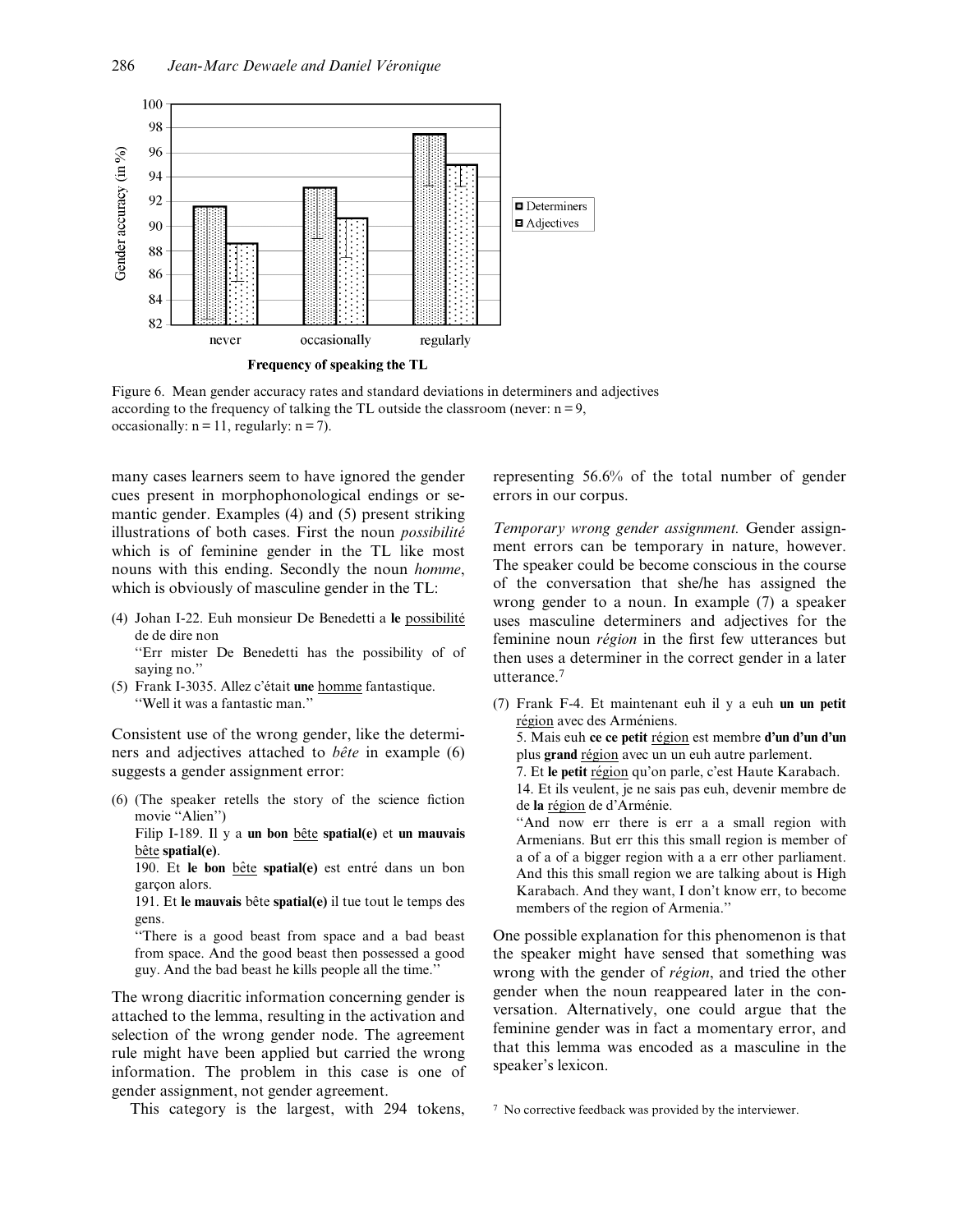We identified 69 tokens in this category, representing 13.3% of the total number of gender errors.

Lack of gender agreement. In some cases gender agreement errors can be established. The head (N) may not have triggered agreement with the determiners or adjectives in the NP or with adjectives in the VP. In the following example (8) the speaker talks about his girlfriend using the feminine third person pronoun but fails to agree the following predicative adjective vieux with the subject elle.

(8) Stefaan F-65. Mais elle est elle est plus vieux que moi. "But she is she is older than  $\overline{I}$  am."

We identified 61 tokens of this type of gender error  $(11.3\% \text{ of the total}).$ 

Lack of gender agreement due to premature deactivation of the gender node. In this scenario it is assumed that the correct diacritic information concerning gender is attached to the lemma, the gender node is activated and selected but the phrasal procedure or S-procedure fails to deliver the information systematically to (all) the modifiers. This could be due to a deactivation of the gender node before all the targets have been "served".

The explanation of premature deactivation of the gender node could be used to account for example (9) where determiners and adjectives differ in gender agreement with their following masculine noun:<sup>8</sup>

(9) Danny I-1949. Oui oui il y a un grosse groupe dans le parti social qui est droite quand même. ``Yes yes there is a large group in the social party that is right-wing in fact.''

This gender error, namely grosse instead of gros indicates that the speaker thinks groupe is feminine and agrees the preceding adjective correctly but forgets to agree the determiner at the beginning of the NP or deactivates the gender node prematurely. However, another possibility is that the speaker knows groupe is masculine, agreeing the determiner accordingly, but is unable to produce the masculine adjective lexeme and therefore produces the feminine form. He could also have assumed that grosse belonged to the category of invariable adjectives.

The same speaker provides another example (10) of free variation later in the interview:

(10) Danny I-2092. Et ils sont des gens fortes et grands. ``And they are strong and tall people.''

The noun *gens* is notoriously difficult for learners as it requires feminine agreement for left-hand side determiners and adjectives and masculine agreement

for right-hand side adjectives, pronouns and participles (Grevisse, 1980, 257). The correct agreement would have given: des gens forts et grands. One possible explanation in this case is again deactivation of the gender node before all modifiers have been served. An alternative explanation could be imagined however, namely that no diacritic information concerning gender is attached to the lemma, both gender nodes remain lowly activated and the rule is applied but carries no grammatical information. The result is free variation or the production of the unmarked masculine form.

This category contains 22 tokens, representing 4.2% of the total number of gender errors.

Non-systematic gender agreement due to monitoring. Conscious intervention by the monitor may also produce intra-individual variation. The learner seems to have monitored a gender error in the first loop, i.e., before the actual production of the noun lexeme in example (11). The intervention of the monitor in the second loop (overt speech) could explain the correction in example (12).

(11) Yves F-29 Je ne comprends pas ce texte parce que je ne suive pas le la politique. "I don't understand this text because I don't follow

politics.''

(12) Stefaan I-97 Oui je crois que le mentalité est très bonne ici.

``Yes I think the mentality here is very good.''

The gender error in the determiner preceding the noun might in fact be a slip of the tongue (Poulisse, 1999). In that case, the lemma containing the correct diacritical information would have activated and selected the correct gender node, but the wrong lexeme would have been retrieved. The monitor would then have discovered the mismatch between gender node activation and the lexeme, interrupting the production in example (11), and ensuring the next agreement target would match the gender node activation in example (12).

Thirty-eight tokens were identified in this category, representing 7.3% of the total number of gender errors.

Apparent gender errors. TOT states (Vigliocco et al., 1997) may also account for a number of (apparent) gender errors. In TOT states, the preverbal message activates the noun lemma which releases the diacritical information, including gender, allowing the speaker to produce the determiner, but the noun lexeme cannot be retrieved. The speaker then activates another lemma, resulting in the production of a new determiner and noun lexeme. If the gender of the <sup>8</sup> No corrective feedback was provided by the interviewer. second lemma is different from the first one, two de-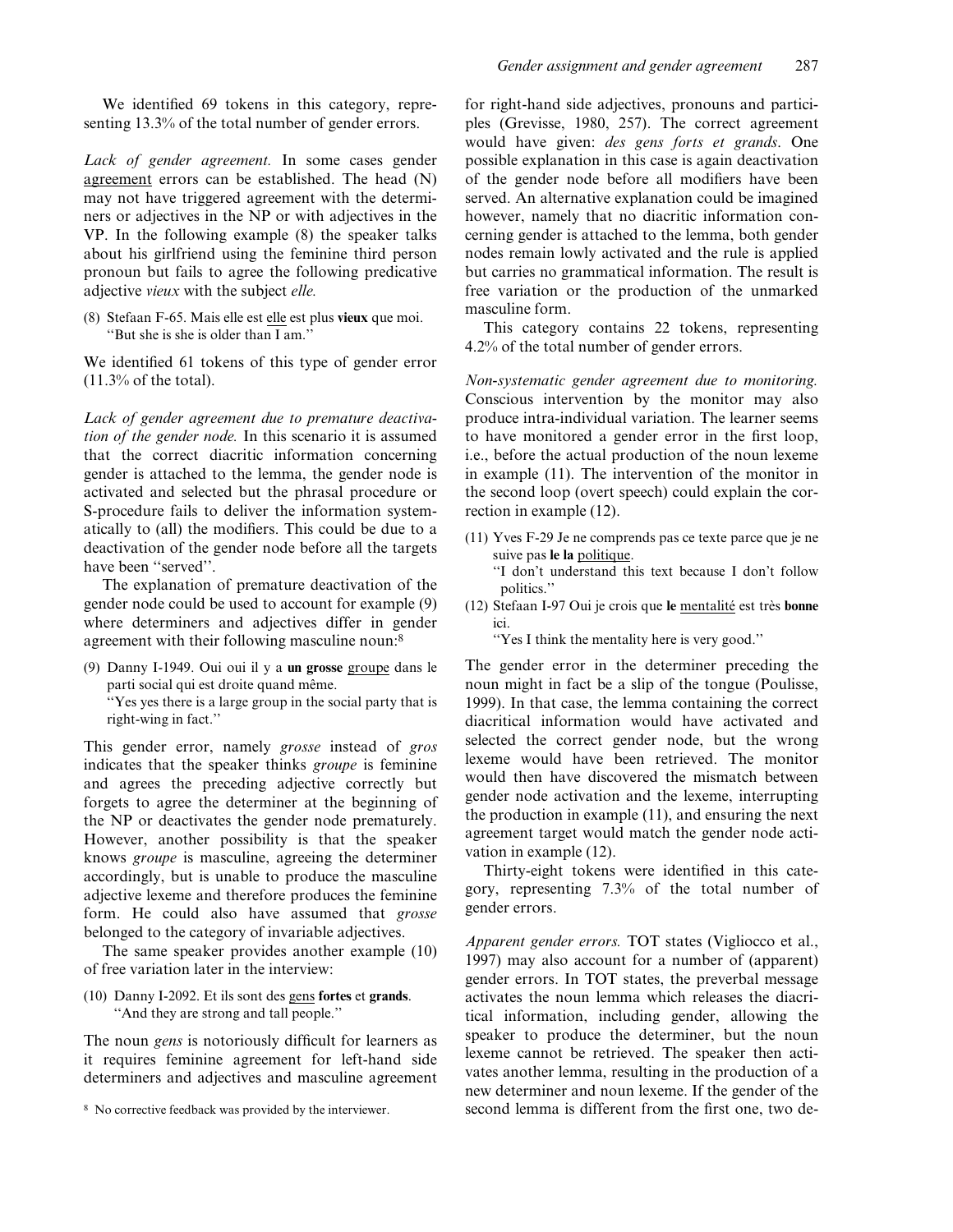terminers of different gender will precede the noun; creating the impression of a gender agreement error. This is what could have happened in example (13) where two determiners of different gender, separated by an empty pause, precede the noun:

- (13) Bart F-18. Euh il y a une, un centre médical à Bruxelles et euh ce centre donnait euh un centre médical pour des toxicomanes.
	- ``Err there is a, a medical centre in Brussels and err that centre gave err a medical centre for drug addicts.''

What looks like a gender error might therefore only be an aborted attempt at retrieving a particular lexeme, which in the example could be the feminine nouns *clinique* or *maison de santé*.

We have identified 13 tokens in this category, which is the smallest with 2.5% of the total number of gender errors.

Gender errors resulting from transfer. Transfer from lemmas belonging to other languages known to speaker might further complicate the picture on the production of gender errors.

We assumed the existence of separate gender nodes for the different languages known to the speaker because gender oppositions in Dutch, English and French are not parallel. It is therefore unlikely that gender errors would result from direct transfer from the Dutch or English gender nodes. This does not, however, exclude occasional influence from Dutch or English lemmas creating (apparent) gender errors. Dewaele (1998) used the spreading activation model to account for lexical inventions created by the insertion of morphemes attached to lemmata with similar conceptual information but belonging to other languages.

(i) Some high frequency cognates of homophones in the L1 might slip into the IL creating apparent gender errors. A common error in our corpus is the use of the feminine plural sociales instead of the masculine target form sociaux as illustrated in example (14).

 $(14)$  Gita I-33. Et deuxième aussi ils font des actions dans les tissus sociales.

``And secondly they also undertake actions in the social tissue.''

Two possible causes can be identified. First an intralingual reason: the fact that  $socialux$  [sosjo] is the only lexeme attached to the lemma social to be audibly different morphophonologically (the other lexeme social is pronounced identically for the masculine and feminine singular and the feminine plural: [sosjal]). A second possible cause is "conspiracy" of an interlingual nature: namely the effect of the Dutch lemma sociaal and/or the English lemma social, which do not have a different form for the masculine plural. The probability of the French lexeme sociales being retrieved rather than sociaux is thus raised considerably.

(ii) In example (15) the gender error could result from a complex interplay of an intralingual and an interlingual cause, namely the existence of an English cognate in the speaker's lexicon. As English is the L2 of this particular speaker (French is his L3), it can be assumed that his English lemmas are highly activated, or not sufficiently inhibited (see Dewaele, 2001).

(15) Danny I-2048. Je vais euh, un part de l'argent je vais déposer sur une banque.

``I will err, part of the money I will put into a bank.''

The word part [pa:<sup>r</sup>] exists in French and is of feminine gender, just like its synonym and near homophone la partie. The English cognate part has the same meaning. Code-switched words and English borrowings usually have "default" masculine gender in French (Walter, 1999). It is probable that the French lemmas partie, part and the English lemma part were activated simultaneously, the last one providing the clue for gender: a "default" masculine.

(iii) There are also cases where the intended lemma has been activated, with or without the correct gender information, but where the target lexeme either cannot be retrieved, or can only be partially retrieved (a partial TOT state for adjectives) and where the speaker transfers morphemes from lemmas belonging to other ILs or his L1. The resulting form is a lexical invention based on interlingual influences (Dewaele, 1998). The attributive adjective *financiel* (target: *financière*) in example  $(16)$  follows the noun branche, which is feminine but is preceded by a masculine definite article le. The adjective has the stem of the French lemma combined with a nontarget-like suffix. The suffix is phonologically adapted to the target language but bears a morphological resemblance to the ending of the equivalent L1 Dutch lemma *financieel* and the English lemma financial.

(16) Rich I-2480. Aussi dans le branche financiel mais pas je n'ai pas encore précisé- précisément pensé. "Also in the financial course but I haven't thought about it precis- precisely.''

We identified 21 tokens of this type of gender error (4% of the total).

Table 6 presents a overview of the number of cases grouped according to the probable cause of gender error.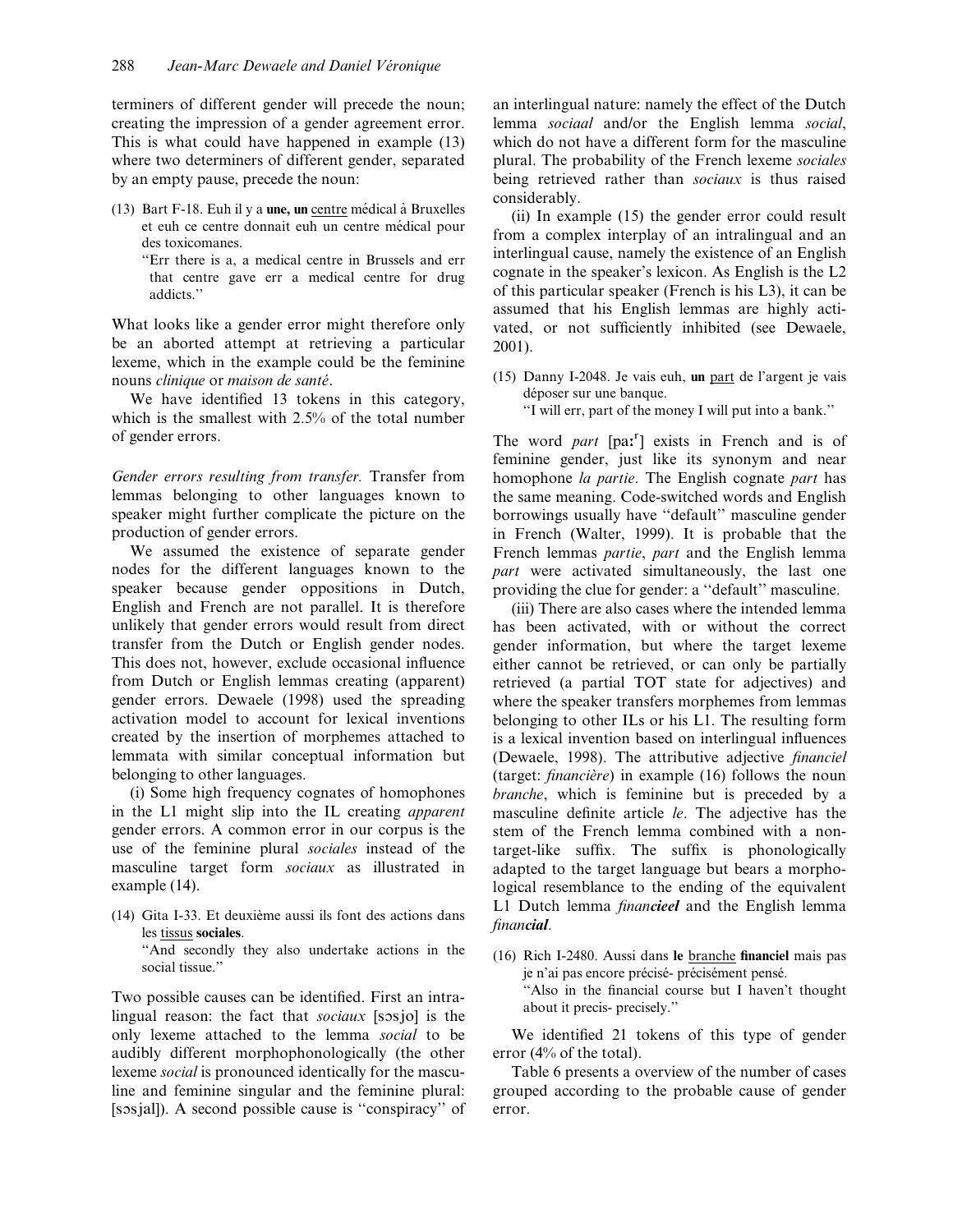Table 6. Adjective lemmas with wrong gender agreement (lexeme frequency  $> 2$ ) and type (feminine form involving no vocalic variation: 0, simple vocalic variation: +; complex vocalic variation: ++, change in final consonantal sound or suffix:  $+++)$ 

| Adjective lemma | Type     | Frequency of tokens |
|-----------------|----------|---------------------|
| premier         | $^{+}$   | 9                   |
| petit           | $\theta$ | 7                   |
| tout            | $\theta$ | 7                   |
| grand           | 0        | 5                   |
| important       | $\theta$ | 5                   |
| mort            | $\theta$ | 5                   |
| nouveau         | $++$     | 4                   |
| social          | $++$     | 4                   |
| vieux           | $++$     | 4                   |
| américain       | $+$      | 3                   |
| différent       | $\theta$ | 3                   |
| fort            | $\theta$ | 3                   |
| beau            | $++$     | $\overline{c}$      |
| dernier         | $+$      | $\overline{c}$      |
| flamand         | $\theta$ | $\overline{c}$      |
| humain          | $+$      | $\overline{c}$      |
| intelligent     | $\theta$ | $\overline{c}$      |
| italien         | $+$      | $\overline{2}$      |
| jaloux          | $\theta$ | $\overline{c}$      |
| mauvais         | 0        | $\overline{c}$      |
| religieux       | $\theta$ | $\overline{c}$      |
| sérieux         | $\theta$ | $\overline{2}$      |

#### **Discussion**

#### Accuracy and constituent boundaries

The lack of significant differences between accuracy rates of attributive adjectives in anteposition (AP) and postposition (PP), and predicative adjectives (Pred) suggests that the question whether grammatical information needs to cross constituent boundaries is not relevant in advanced IL. Corroboration for this finding can be found in four studies which set out to verify the predictions formulated in earlier versions of the PT. The first study, by Bruhn de Garavito and White (in press) shows similar results for adjectives ending in -a or -o in the oral Spanish IL of 42 native speakers of French. A reanalysis of their data shows a slightly higher accuracy rate for attributive adjectives (78.7%) than for predicative adjectives (74.3%). The second study, which has already been mentioned, is that of Bartning (2000a) in her analysis of advanced French IL produced by four Swedish L1 speakers. She found that accuracy of gender agreement for 189 attributive adjectives was not consistently higher than that for 205 predicative adjectives. In a subsequent study, Bartning (2000b) analysed

1352 cases of gender agreement (of which 254 were non-target-like) in the French IL of six advanced and nine preadvanced Swedish learners. She found that while the advanced learners obtained higher accuracy rates in determiners (90%) than in adjectives (81%), the preadvanced learners showed an opposite pattern: lower accuracy rates in determiners (74%) and higher rates in adjectives  $(80\%)$ .<sup>9</sup> Bartning's analysis of accuracy rates in attributive and predicative adjectives shows similar differences between the advanced and the preadvanced learners. The former obtained significantly lower accuracy rates in adjectival agreement in anteposition  $(M = 74\%)$  than in predicative position  $(M = 84\%)$ , in contrast to the predictions of the PT (2000b, 232). However, the preadvanced learners obtained lower accuracy rates in adjectival agreement in the predicative position  $(M = 77\%)$  than in the anteposition  $(M = 82\%)$  (thus confirming Pienemann's hierarchy) (2000b, 234). The fourth study is that of Hammarberg (1996), who obtained comparable inconclusive results in his longitudinal study on Swedish L2 acquisition by six learners who had Chinese, Greek and Portuguese as L1. He found that attributive agreement was acquired before predicative agreement "when the same category was compared in attributive and predicative position, i.e. lexical neuter with lexical neuter and plural with plural'' (1996, 86), but he failed to find the same order across different morphological categories, and concludes "that a general statement about the order between attributive and predicative agreement without regard to the contents and communicative use of the categories is not tenable'' (1996, 86).

#### Accuracy and the nature of the modifier

Higher accuracy levels for gender agreement in determiners, compared to adjectives, were also found for the group of advanced learners in Bartning's (2000b) study (M Det =  $90\%$  versus M Adj =  $81\%$ ), but not for the preadvanced learners (*M* Det =  $74\%$  versus *M*  $Adj = 80\%$ ). Bartning suggests that "this is probably due to the random use of the gender distinction on the determiner at earlier stages'' (2000b, 235). Higher accuracy rates for determiners have been reported in studies on gender and agreement errors in Spanish

<sup>9</sup> A more detailed analysis of accuracy in determiners revealed that advanced learners commit significantly more gender errors with the indefinite article (Mean accuracy =  $83\%$ ) than with the definite article (Mean accuracy = 93%). The advanced learners also tend to overgeneralise the masculine gender on the definite article but not on the indefinite article, these differences are nonsignificant in the speech of the preadvanced learners (Bartning, 2000b, 230-231).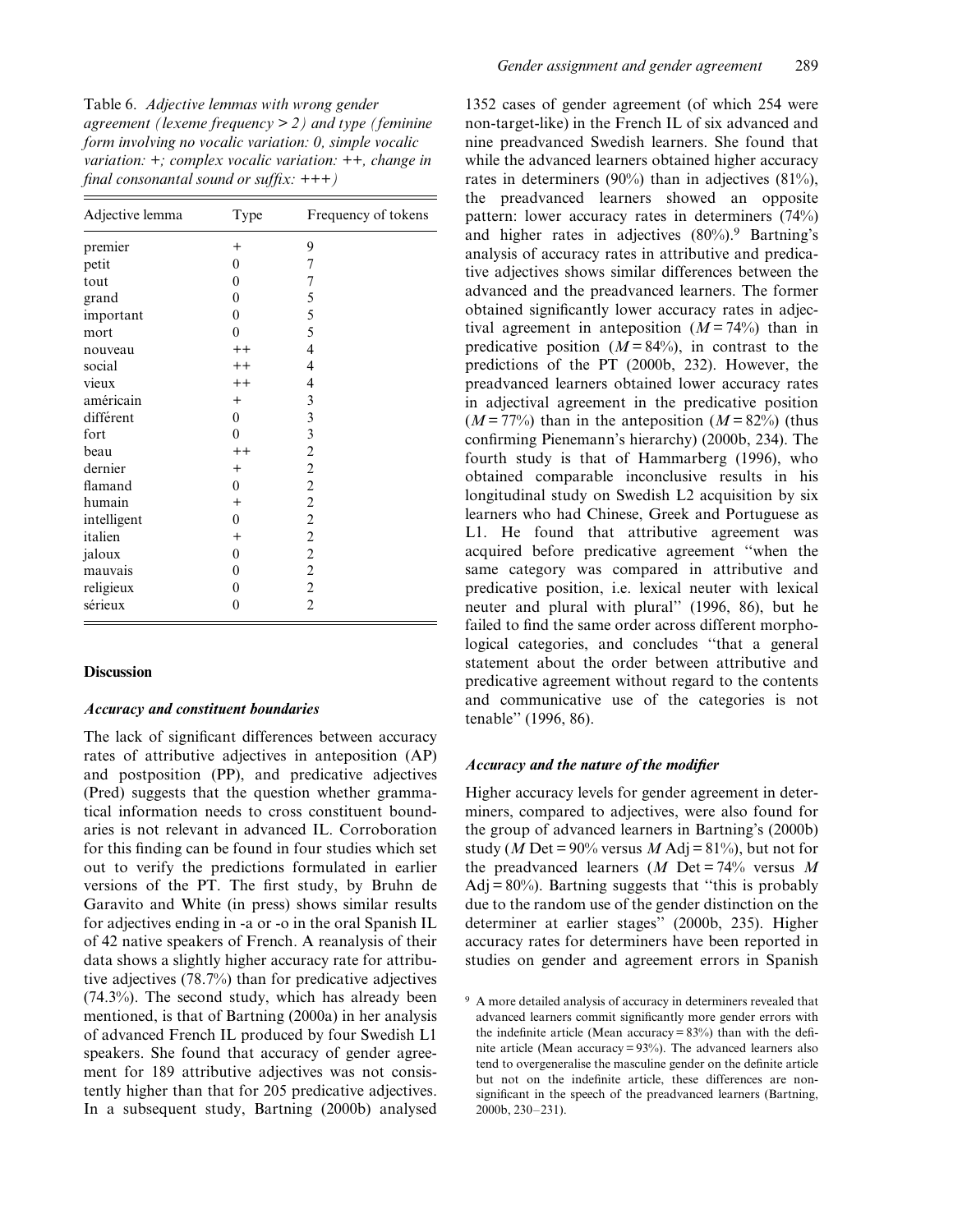and Italian L2. Finnemann (1992) found that his three anglophone subjects obtained higher accuracy rates for determiners than for predicative adjectives in their Spanish IL. Bruhn de Garavito and White (in press) observed the same phenomenon: accuracy in gender agreement was significantly lower for adjectives than for determiners in Spanish IL. Chini (1995) analysed the development of correct gender use in Italian L2 and found that articles preceded adjectives in correct gender agreement. These results confirm findings in L1 acquisition (Tucker, Lambert and Rigault, 1977) concerning the importance of determiners in the characterisation of gender. This could mean that both in French L1 and L2 acquisition the gender of nouns is learnt primarily through determiners. We will return to possible reasons for this later.

The results presented in Figure 5 suggest that accuracy levels of gender agreement in advanced interlanguage are less affected by the level of the procedure in the processing hierarchy than by the nature of the lemma itself.

It is important to remember that, while determiners and adjectives obtain the diacritical information from the head NP through a functional procedure, their lemmata are of a different nature. Determiners are so-called "syntactic" lemmata which, unlike adjectives, do not have a matched concept in the preverbal message. It is possible that the operation of matching a concept with a particular lemma of an adjective is more onerous than the activation of a syntactic lemma, since it would mean a double match within one iteration. In the case of predicative adjectives, there would be only one activation of a lemma within one iteration, hence reducing the risk of error. The results shown in Figure 4 indeed suggest a (non-significant) higher accuracy rate for predicative adjectives. This effect might have been cancelled out by a more important effect, namely a frequency effect (Dell, 1990; Levelt et al., 1999). There are fewer types of determiners than of adjectives, and moreover determiners are shorter and more frequent, hence there is a smaller risk of error. Indeed, determiners are at the top of frequency lists (Gougenheim, Rivenc, Michéa and Sauvageot, 1967) and consist of single morphemes. Adjectives, on the other hand, are scattered along the frequency lists and are often more complex morphologically. The speaker may thus possess the correct diacritic information for gender in the head but may be unable to find the corresponding lexical item in the class of adjectives. The probability of finding the correct form among a limited number of high frequency determiners (there are only three lemmata of articles which represent 85% of the tokens of determiners) is much higher. Meisel (personal communication) offers an alternative explanation for the higher gender accuracy of determiners in IL. He suggests that learners associate a particular determiner with any new noun they acquire. Hence the increased likelihood of the correct determiner being produced with any noun, unlike adjectives whose link with nouns is much weaker. The adjectives, moreover, are not systematically learned in pairs with the noun. The phenomenon could be an effect of teaching and might thus be an illustration of what Selinker (1972) calls "transfer of training". The lack of any significant differences in our data between the accuracy rates of attributive adjectives in anteposition and postposition and predicative adjectives might also be due to their small number. The standard deviations are quite high, suggesting a wide spread around the mean (see Figure 3).

## Gender-error-prone heads and adjectives

We reported earlier that gender errors most often involved the use of masculine gender instead of feminine. It is not surprising therefore to find 21 feminine nouns amongst the 30 heads most frequently involved in gender errors. One of these is the abbreviation VUB which stands for Vrije Universiteit Brussel but which should have feminine gender because *université* is of feminine gender. There are some surprises in this list: nouns with a very clear natural gender like *femme* (woman) and *mère* (mother) were accompanied by modifiers in masculine gender whereas the noun  $\vec{p}$  (one occurrence) was accompanied by a modifier in feminine gender. This does not seem to be so exceptional however. Granfeldt (2000, 276) reports similar cases in his corpus of adult Swedish-French interlanguage (le le petit eh fille "the  $(+)$  masc) the  $(+)$  masc) little  $(+)$  masc) girl''). The rule of thumb that nouns ending in -ion generally belong to the feminine gender does not seem to have been applied systematically in our data. There are 25 noun lemmas of this type that occasionally command masculine agreement.

The analysis of the adjective lemmas that most often showed incorrect agreement in our corpus shows that the majority  $(N = 13)$  belongs to the category where there is no vocalic variation between masculine and feminine, followed by the category with simple vocalic variation  $(N = 5)$  and finally the category with complex vocalic variation. There are no cases of adjectives with change in the final consonantal sound (neuflneuve) or a suffix (directeur) directrice) that showed wrong agreement more than once. This distribution probably reflects a frequency effect. Adjectives that are very frequent are more likely to make it to the top of the list.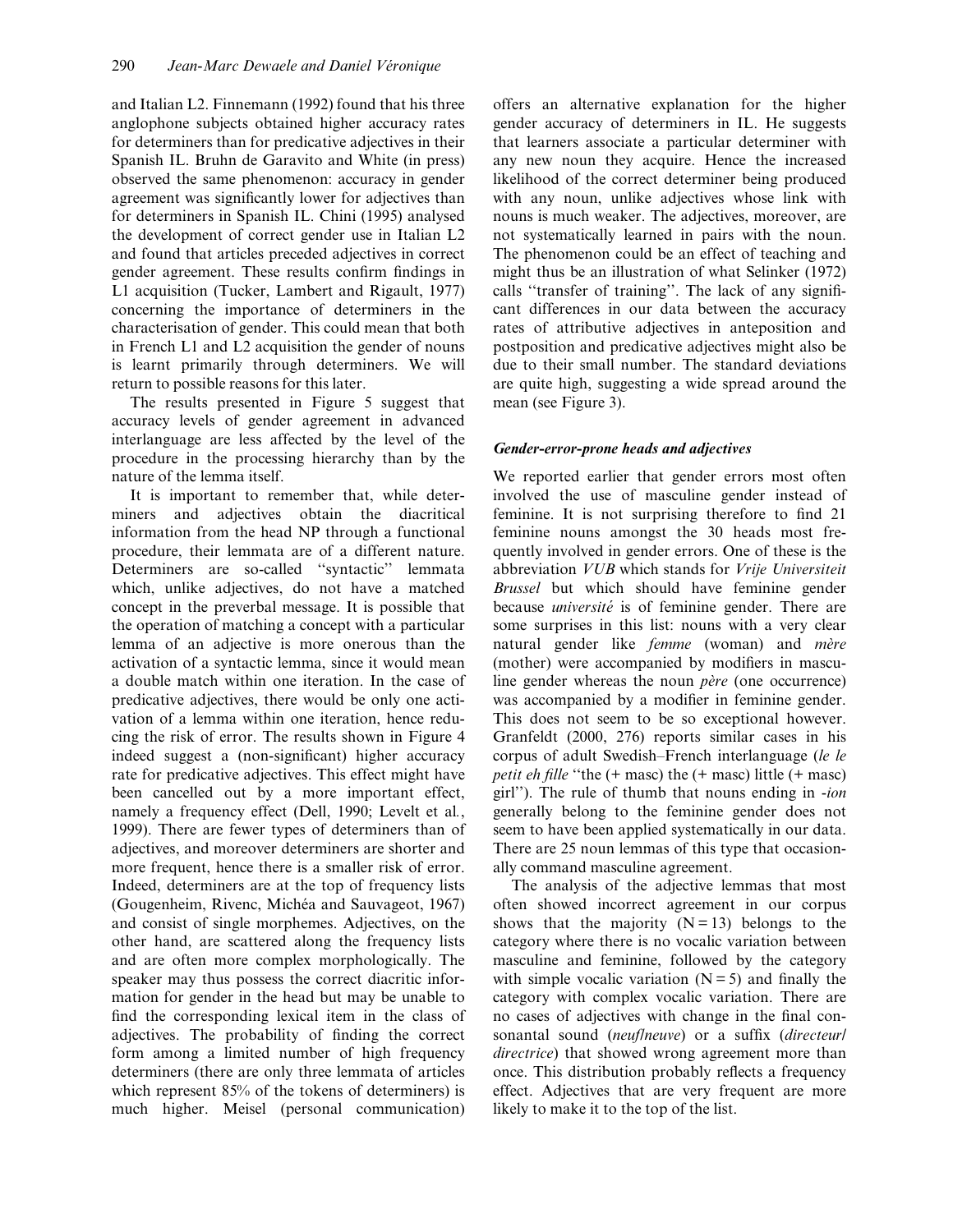Overgeneralisation of a particular gender is very rare in the French of early bilinguals (Pupier, 1982; Müller, 1990) but our results suggest that it is much more frequent in French IL. Our finding that it generally involves the choice of the masculine form instead of the feminine form confirms earlier research on this subject. Taylor-Browne (1984) elicited articles and attributive adjectives from 158 children in earlytotal, continuing-partial and late French immersion programs. She discovered that across the groups the subjects overused masculine determiners and adjectives, which led to the conclusion that the acquisition of gender attribution was not affected by more hours of exposure, greater cognitive maturity, or earlier exposure. Bartning (2000b) found that her advanced subjects  $-$  but not the preadvanced ones  $-$  overused the masculine gender of definite determiners and of adjectives. She suggests that "the pre-advanced learner has not yet started using the strategy of overgeneralisation of the masculine gender'' (p. 231). She argues that the masculine is the unmarked form, acquired before the feminine. Bruhn de Garavito and White (in press) found that the masculine form of the article and the adjective was frequently overgeneralized in the Spanish IL of French learners.

Carroll (1989, 573) presents an interesting theory to account for the generalisation of the masculine in the French IL of English L1 speakers and also for their difficulty in mastering gender agreement. She argues that there is transfer in the acquisition of the French gender system by Anglophones once they reach the age of 5, and thinks that the universal feature of gender distinction atrophies and disappears for those speakers whose L1 has no grammatical gender system. Carroll argues that Francophones learn determiners as part of nouns and that a simple look-up mechanism function allows them to retrieve the morphosyntactic features of known nouns (1989, 573). Anglophones, on the other hand, "transfer their noun-category  $-$  crucially without an inherent gender feature  $-$  to the task of acquiring new words'' (1989, 581). They consequently learn determiners as independent phonological units and use rules of thumb and guessing mechanisms for the gender of new items. These rules may each be accurate over subsets of the lexicon, but when they conflict, the learners "will have difficulty making a categorization'' (1989, 580). There is a risk of overgeneralisation, i.e. the use of the masculine. Learners could therefore develop a reasonably accurate system of gender agreement but never acquire native-speaker competence (1989, 581). The masculine form is also generally the unmarked form in French. It can thus be used as "a generic, to include the feminine  $-\alpha$ form of polysemy which operates at both the lexical and grammatical level'' (Wise, 1997).

Carroll's theory about the problems which an English native speaker has with mastering French gender agreement echoes that of Rivers (1983), who attributed the difficulties to a conceptual interlingual contrast between French and English gender systems. The view that conceptual transfer might be responsible for difficulties with gender in the L2 has also been defended in Pavlenko (1999).

A number of researchers (White, Valenzuela, Kozlowska Macgregor, Leung, and Ben Ayed, 2000; Franceschina, 2001; Sabourin, 2001) have tried to determine whether the presence of a grammatical gender system in the L1 has an effect on the acquisition of gender in the L2. The results are not clear-cut. While White et al. (2000) did not find any significant differences between the performance on gender in advanced Spanish IL of English L1 and French L1 speakers, Sabourin (2001) found that German L1 learners of Dutch L2 had less difficulty in picking out sentences with incorrect gender agreement than Romance L1 learners, who in turn performed significantly better than English L1 learners who had not learned another language with a gender system previously  $-$  in contrast with White et al.'s English learners. Sabourin (2001) argues that the L1 has a strong effect on performance for grammatical gender as the results per group correlate with the amount of gender congruency between the languages (high between Dutch and German, lower between Dutch and Romance languages, and absent between Dutch and English). Franceschina's (2001) preliminary findings on gender agreement in oral Spanish IL from Italian L1 and English L1 speakers also suggest that the degree of gender congruency between the L1 and the L2 affects accuracy.

## Avoidance strategies

The *Y*, *c'est X* structure seems to be common both in native French (Blanche-Benveniste and Jeanjean, 1987; Blanche-Benveniste, 1990; Morel, 1992) and in other French learner varieties (Véronique, 1994; Bartning, 1997b; Bartning and Hammarberg, 2000). Morel (1992) states that *c'est* is a specific rheme marker in identificational and existential structures in French. Blanche-Benveniste (1997) argues that the relation between  $Y$ , c'est  $X$  is one of a macrosyntactic nature. The element  $c'est$  très intéressant from example (3) (La profession, c'est très intéressant) is the kernel, while *La profession* is the prefix. Bartning (1997b) compares the frequency of use of c'est in native and non-native French and reports a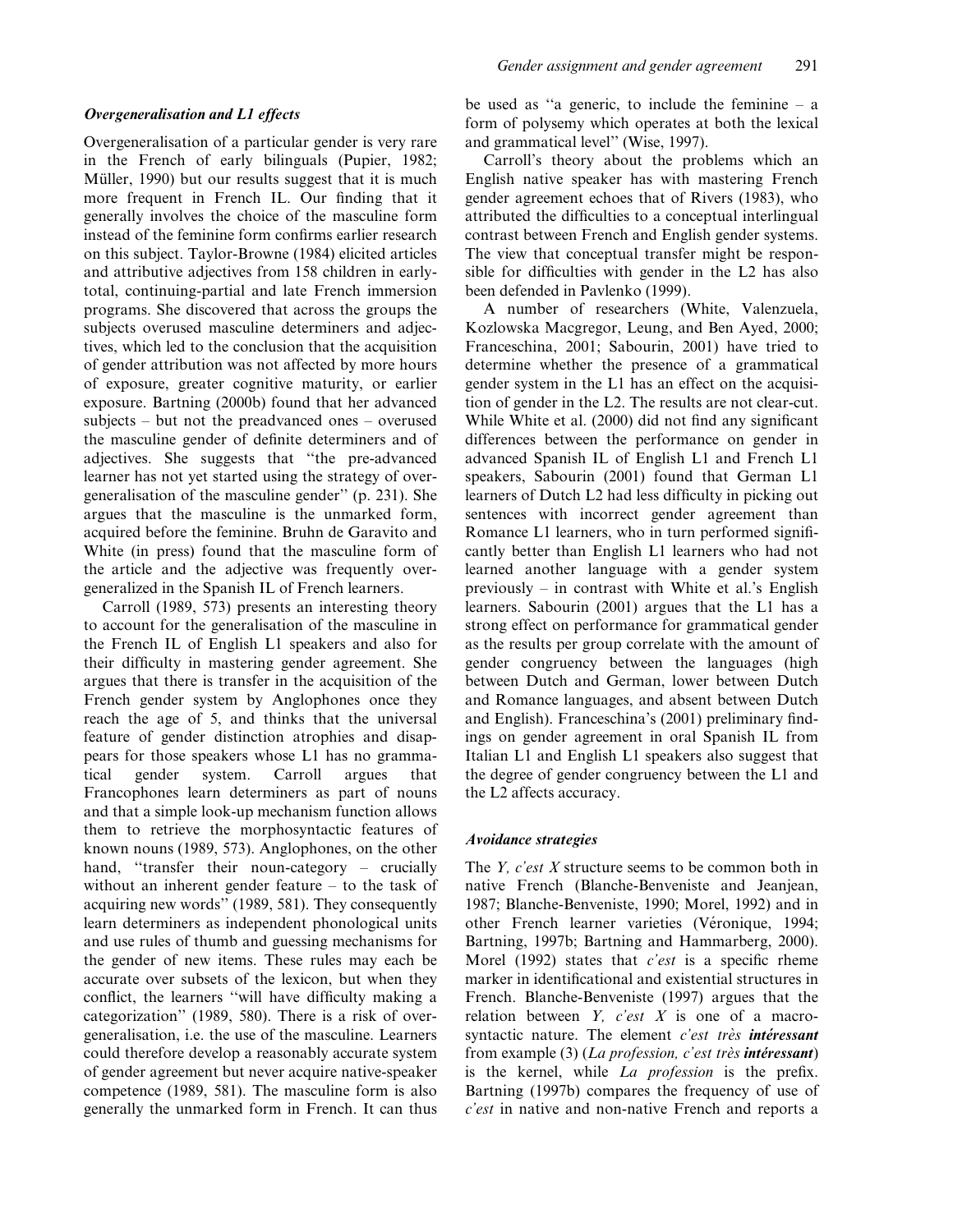higher frequency of left dislocation structures in the advanced French interlanguage of four Swedish students. Bartning hypothesises that non-native speakers "use  $c$ 'est to compensate for not finding the appropriate subject (pronoun or noun), agreement endings and determinant choice'' (1997b, p. 21). She concludes that both native and non-native speakers use this structure but that it does not have the same paradigmatic or syntagmatic status. The results of the quantitative analysis suggest that the use of the Y, c'est X structure could be a conscious strategy of the learner to avoid gender agreement. Its proportion of use is inversely linked to the amount of formal instruction in the TL and to fluency indicators. The fact that the proportion of Y,  $c'est X$  structures does not correlate with accuracy of gender agreement in determiners nor attributive adjectives but does correlate with gender agreement in predicative adjectives in the VP suggests that its use is quite effective as an avoidance strategy for gender agreement.

## Interindividual variation

The relation between accuracy rates for gender agreement and other sociobiographical variables, such as the amount of formal instruction in the TL (L2 or L3), which proved to affect other linguistic variables (Dewaele, 1998, 2001), failed to attain a level of statistical significance for determiners, adjectives and different subtypes of adjectives.

This suggests that the amount of teaching has less effect on target-like gender assignment and agreement than frequency of authentic communication in the TL outside the classroom. The TL must be used actively in situations of spontaneous communication with native speakers for correct gender agreement to be acquired. Dewaele and Regan (2001, in press) reported similar effects of these independent variables on the omission of "ne" in negations and the use of colloquial words in Dewaele's French IL corpus.

## Psycholinguistic scenarios to account for gender errors

It thus seems that about a quarter of the gender errors in our data could be tentatively attributed to agreement problems, while more than half point to assignment errors. This is not overly surprising given the fact that our participants were advanced speakers of French and knew the agreement rules although they occasionally forgot to apply them. This intraindividual variation seems to be a fairly typical phenomenon in Romance ILs (cf. Bartning, 2000b and Franceschina, 2001). Gender errors resulted more often from ignorance of the lexical item's correct gender or from an incapacity to retrieve it.

Ignorance of the noun's gender forces the speaker to guess, which results in different choices at different times, resulting in turn in patterns of free variation. Approximately a third of gender errors occur in free variation. These results show that variation in gender accuracy rates cannot solely be accounted for by different use of grammatical rules across different tasks as Pienemann suggests (1998a, 297). Moreover, we would claim that Pienemann's statement that variation in accuracy rates "may be related either to the number of contexts produced or to the actual rule application"  $(p. 298)$  is insufficient. The equation between accuracy rate and percentage of rule application is an overgeneralisation. The absence (or the violation) of agreement in a particular modifier does not automatically mean that the rule has not been applied.

Asked whether other possible sources of synchronic variation might be possible in French IL, Pienemann (personal communication) replied that ``on the question of French gender agreement one would, in my view, also have to consider the different form-function relationships which may add another source of variation to accuracy levels''. We disagree with this because we do not think there is a complex form-function relationship for gender in French (see Tables 1, 2 and 3). The non-native speaker, unlike the native speaker, will have to learn the value of the gender feature individually for every lexical entry stored in the mental lexicon because the relation between the noun and the gender is most often arbitrary (except when grammatical gender is congruent with natural gender: la chatte ("the cat" + fem.) (Comrie, 1999). Gender agreement on the determiners or on predicates is of a binary nature. All the elements sensitive to gender agreement will take the (+ fem) morphology if the head noun is feminine.

## Conclusion

Accuracy of gender agreement was found not to be higher for determiners and attributive adjectives (in anteposition and postposition) than for predicative adjectives where the diacritical feature "gender" has to cross clauses. This finding, which confirms earlier research in advanced ILs (Hammarberg, 1996; Bartning, 2000a, 2000b), suggests that the question of whether grammatical information has to cross constituents or clauses becomes irrelevant in terms of accuracy once the learner masters (albeit imperfectly) the different procedures (Pienemann, 1998a). The higher accuracy rates for determiners than for adjectives show that advanced learners may possess the correct diacritic feature for gender for a particular noun, but that frequency effects will prop up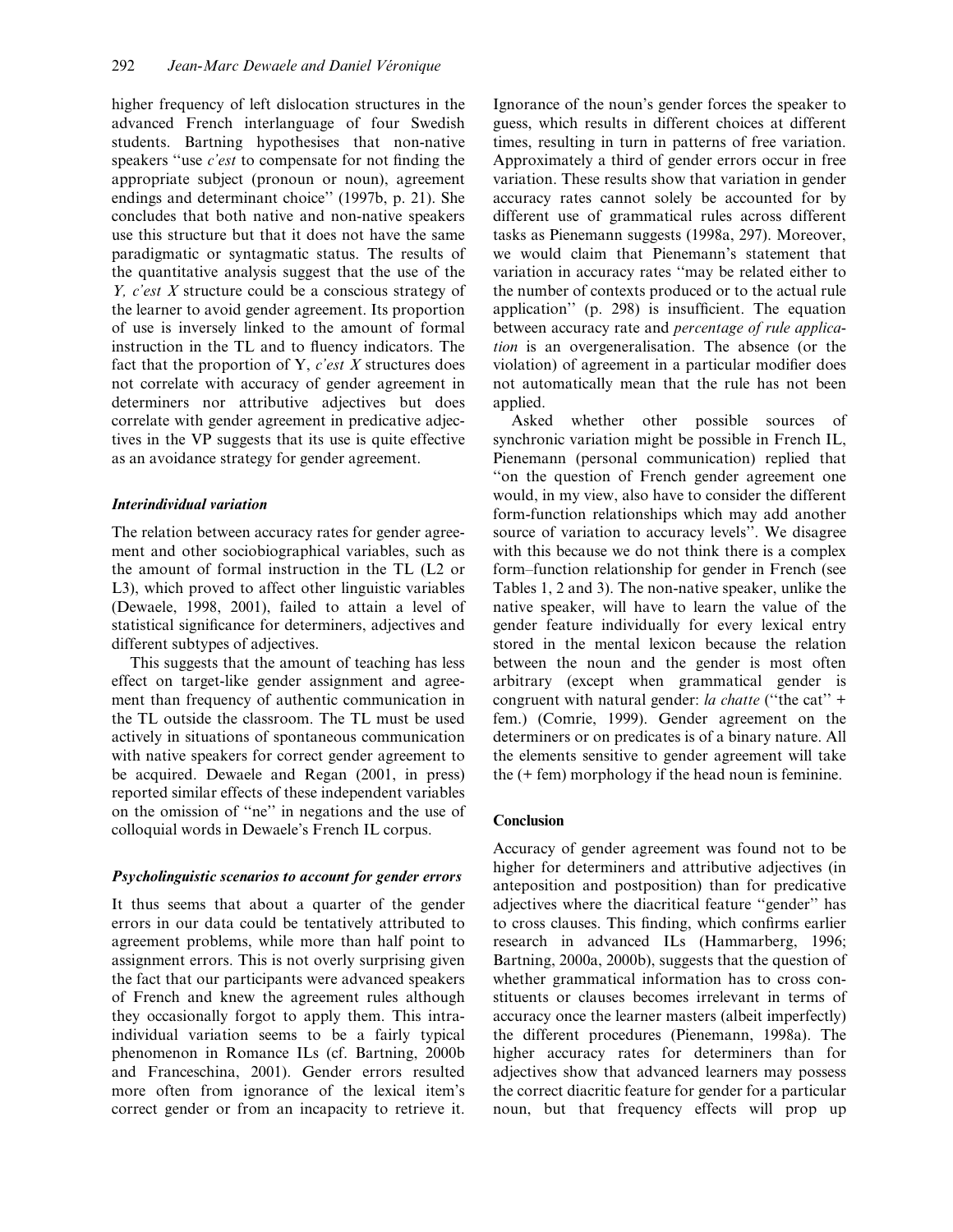accuracy rates for these syntactical lemmata while the higher number of lemmata of adjectives will have adverse effects on the accuracy rates for gender agreement for this grammatical class.

The present study clearly shows that variation in accuracy rates for gender agreement cannot be reduced to variation in data density, to nonapplication of the rule or to different form-function relationships as Pienemann suggests. Possible causes for the large amount of both intra-individual and interindividual variation in our data have been suggested. Interindividual variation has been linked to specific generalisation and avoidance strategies, which are in turn linked to level of proficiency and length/intensity of formal instruction in the TL, and to frequency of language use outside the classroom.

Intra-individual variation has been linked to a number of very complex and diverse psycholinguistic scenarios: some gender errors are agreement errors, while others are gender assignment errors. Errors can originate at the lemma level, at the gender node level, or at the lexeme level. Influence from lemmas belonging to other languages cannot be excluded even though no direct transfer of gender information is possible because of language-specific gender nodes.

## References

- Baetens Beardsmore, H. (1971). A gender problem in a language contact situation. Lingua,  $27$ ,  $141-159$ .
- Barbaud, Ph., Ducharme, Ch. & Valois, D. (1982). D'un usage particulier du genre en canadien-français: la féminisation des noms à initiale vocalique. Canadian Journal of Linguistics,  $27(2)$ ,  $103-133$ .
- Bartning, I. (1997a). L'apprenant dit avancé et son acquisition d'une langue étrangère: tour d'horizon et esquisse d'une caractérisation de la variété avancée. AILE Acquisition et interaction en langue étrangère,  $9, 9-50$ .
- Bartning, I. (1997b). Structuration des énoncés et stratégies référentielles à l'aide de la prédication  $c'est X$  chez des apprenants avancés et des locuteurs natifs. Travaux de  $linguistique$ , 34, 65-90.
- Bartning, I. (2000a). Stratégies d'acquisition dans l'emploi genre et de l'accord adjectival en français parlé. In M. Plénat, M. Aunargue, A. Condamines, J.-P. Maurel, Ch. Molinier & C. Muller (eds.), Mélanges de sémantique et de syntaxe offerts à Andrée Borillo par un groupe d'amis, de collègues et de disciples, pp.  $45-60$ . Amsterdam: Rodopi.
- Bartning, I. (2000b). Gender agreement in L2 French: preadvanced vs. advanced learners. Studia Linguistica, 54  $(2)$ ,  $225-237$ .
- Bartning, I. & Hammarberg, B. (2000). The polifunctional structures "c'est  $(X)$ " and "de e" in spoken French and Swedish  $-$  a comparison between acquisitional levels and between native and non-native speakers. Paper presented at the Tenth EUROSLA Conference, Krakow, September 2000.
- Bialystok, E. (1998). What's in a process? Explaining development in language acquisition. Bilingualism: Language and Cognition,  $1(1)$ ,  $21-22$ .
- Blanche-Benveniste, C. & Jeanjean, C. (1987). Le français parlé: transcription et édition. Paris: Didier.
- Blanche-Benveniste, C. (1990). Le français parlé. Paris: Editions du CNRS.
- Blanche-Benveniste, C. (1997). Approches de la langue parlée en français. Paris: Ophrys.
- Brown, R. (1973). A first language: the early stages. Cambridge, MA: Harvard University Press.
- Bruhn de Garavito, J. & White, L. (in press). L2 acquisition of Spanish DPs: the status of grammatical features. In A. T. Pérez-Leroux & J. Liceras (eds.), The acquisition of Spanish morphosyntax: the L1/L2 connection. Dordrecht: Kluwer.
- Carroll, S. (1989). Second language acquisition and the computational paradigm. Language Learning, 39 (4), 535±594.
- Carroll, S. (1998). On Processability Theory and second language acquisition. Bilingualism: Language and Cog $nition, 1 (1), 23-24.$
- Carroll, S. (1999). Input and SLA: adult's sensitivity to different sorts of cues to French gender. Language Learning, 49 (1), 37-92.
- Chini, M. (1995). Un aspect du syntagme nominal en italien L2: le genre. AILE Acquisition et interaction en langue étrangère, 5,  $115-142$ .
- Comrie, B. (1999). Grammatical gender systems: a linguist's assessment. Journal of Psycholinguistic Research, 28 (5), 457-466.
- Corbett, G. (1991). Gender. Cambridge: Cambridge University Press.
- Cornish, F. (1994). Agreement and discourse: from coherence to cohesion. Journal of French Language Studies,  $4(2)$ ,  $191-213$ .
- Coveney, A. (2000). Variation et genre: pronoms et accords. Ms., University of Exeter.
- de Bot, K. (1992). A bilingual production model: Levelt's "speaking" model adapted. Applied Linguistics, 13 (1),  $1 - 24$
- Dell, G. S. (1990). Effects of frequency and vocabulary on phonological speech errors. Language and Cognitive Speech Processes,  $5, 313-349$ .
- Dewaele, J.-M. (1994). Variation synchronique des taux d'exactitude: analyse de fréquence des erreurs morpholexicales dans trois styles d'interlangue française. International Review of Applied Linguistics, 33 (4), 275±300.
- Dewaele, J.-M. (1996). Effet de l'intensité de l'instruction formelle sur l'interlangue orale française de locuteurs néerlandophones. In F. Myles & D. Engel (eds.), Teaching grammar: perspectives in higher education, pp. 122-134. London: Middlesex University Press.
- Dewaele, J.-M. (1998). Lexical inventions: French L2 versus L3. Applied Linguistics,  $19(4)$ ,  $471-490$ .
- Dewaele, J.-M. (2001) Activation or inhibition? The interaction of L1, L2 and L3 on the language mode continuum. In U. Jessner, B. Hufeisen & J. Cenoz (eds.), Cross-linguistic influence in third language acqui-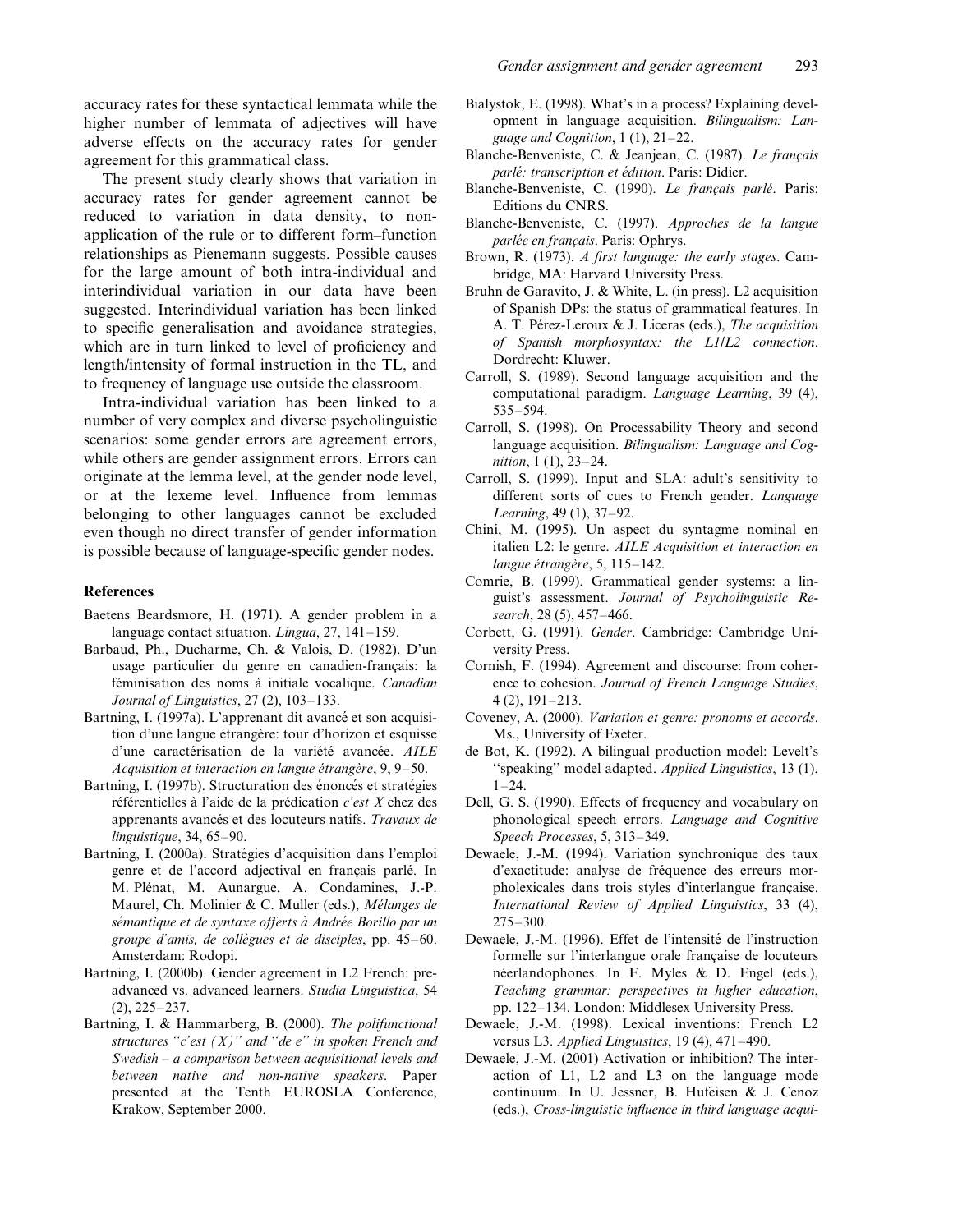sition: psycholinguistic perspectives, 69-89. Clevedon: Multilingual Matters.

- Dewaele, J.-M. & Furnham, A. (1999). Extraversion: the unloved variable in applied linguistic research. Language Learning, 49 (3), 509-544.
- Dewaele, J.-M. & Furnham, A. (2000). Personality and speech production: a pilot study of second language learners. Personality and Individual Differences, 28, 355±365.
- Dewaele, J.-M. & Regan, V. (2001). The use of colloquial words in advanced French interlanguage. In S. Foster-Cohen & A. Nizegorodcew (eds.), EUROSLA Year $book 2001$ , pp. 51–68. Amsterdam: John Benjamins.
- Dewaele, J.-M. & Regan, V. (in press). Maîtriser la norme sociolinguistique en interlangue française: le cas de l'omission variable de "ne". Journal of French Language Studies.
- Dewaele, J.-M. & Véronique, D. (2000). Relating gender errors to morphosyntactic and lexical systems in advanced French interlanguage. Studia Linguistica, 54  $(2), 212-224.$
- Eysenck, H. J. & Eysenck, S. B. G. (1964). Manual of the Eysenck personality inventory. London: Hodder & Stoughton.
- Finnemann, M. D. (1992). Learning agreement in the noun phrase: the strategies of three first-year Spanish students. International Review of Applied Linguistics,  $30(2)$ ,  $121-136$ .
- Franceschina, F. (2001). Against an L2 morphological deficit as an explanation for the differences between native and non-native grammars. In S. Foster-Cohen & A. Nizegorodcew (eds.), EUROSLA Yearbook 2001, pp. 143–158. Amsterdam: John Benjamins.
- Friederici, A. D., Garrett, M. F. & Jacobsen, T. (1999a). Introduction. Special Issue: Processing of grammatical gender, Part 1. Journal of Psycholinguistic Research, 28  $(5)$ , 455 $-456$ .
- Friederici, A. D., Garrett, M. F. & Jacobsen, T. (1999b). Introduction. Special Issue: Processing of grammatical gender, Part 2. Journal of Psycholinguistic Research, 28  $(6)$ , 573-547.
- Granfeldt, J. (2000). The acquisition of the determiner phrase in bilingual and second language French. Bilingualism: Language and Cognition,  $3(3)$ ,  $263-280$ .
- Gougenheim, G., Rivenc, P., Michéa, R. & Sauvageot, A. (1967). L' élaboration du français fondamental  $1^e$  degré: etude sur l'établissement d'un vocabulaire et une grammaire de base. Paris: Didier.
- Guillelmon, D. & Grosjean, F. (2001). The gender marking effect in spoken word recognition: the case of bilinguals. Memory and Cognition,  $29(3)$ ,  $503-511$ .
- Grevisse, M. (1980). Le Bon Usage: grammaire française. Gembloux: Duculot.
- Hagoort, P. & Brown, C. (1999). Gender electrified: ERP evidence on the syntactic nature of gender processing. Journal of Psycholinguistic Research, 28 (6), 715-728.
- Hardison, D. M. (1992). Acquisition of grammatical gender in French: L2 learner accuracy and strategies. The Canadian Modern Language Review, 48, 292-306.

Harley, B. (1979). French gender rules in the speech of

English-dominant French-dominant and monolingual French-speaking children. Working Papers in Bilingualism, 19, 129-156.

- Harley, B. (1998). Issues in designing form-focused L2 tasks for children. In C. Doughty & J. Williams (eds.), Focus on form in classroom second language acquisition, pp. 156-174. Cambridge: Cambridge University Press.
- Hammarberg, B. (1996). Examining the processability theory: the case of adjective agreement in L2 Swedish. In E. Kellerman, E. Weltens & E. Bongaerts (eds.), EUROSLA 6: a selection of papers. Toegepaste Taalwetenschap in artikelen, 55 $(2)$ , 75-88.
- Hawkins, R. (1998). Explaining the difficulty of gender attribution for speakers of English. Paper presented at the EUROSLA 8 Conference, Paris, September 1998.
- Jacobsen, T. (1999). Effects of grammatical gender on picture and word naming: evidence from German. Journal of Psycholinguistic Research, 28 (5), 499-514.
- Jescheniak, J.-D. (1999). Gender priming in picture naming: modality and baseline effects. Journal of Psycholinguistic Research, 28 (6), 729-737.
- Jescheniak, J.-D. & Levelt, W. J. M. (1994). Word frequency effects in speech production: retrieval of syntactic information and of phonological form. Journal of Experimental Psychology: Learning, Memory and Cognition,  $20(4)$ ,  $824-843$ .
- Jescheniak, J.-D. & Schriefers, H. (1999). In search of gender recency: evidence from the production of pronouns. Journal of Psycholinguistic Research, 28 (6), 739±745.
- Kaplan, R. & Bresnan, J. (1982). Lexical-Functional Grammar: a formal system for grammatical representation. In J. Bresnan (ed.), The mental representation of grammatical relations, pp. 173-281. Cambridge, MA: MIT Press.
- Karmiloff-Smith, A. (1979). A functional approach to child language. Cambridge: Cambridge University Press.
- Kempen, G. & Hoenkamp, E. (1987). An incremental procedural grammar for sentence formulation. Cognitive Science,  $11, 201-258$ .
- Koehn, C. (1994). The acquisition of gender and number morphology within NP. In J. M. Meisel (ed.), Bilingual first language acquisition: French and German grammatical development, pp. 29-52. Amsterdam-Philadelphia: John Benjamins.
- Levelt, W. J. M. (1989). Speaking: from intention to articulation. Cambridge, MA: MIT Press.
- Levelt, W. J. M., Roelofs, A. & Meyer, A. S. (1999). A theory of lexical access in speech production. Brain and Behavorial Sciences,  $22$ ,  $1-75$ .
- Matthews, P. H. (1974). Morphology. An introduction to the theory of word structure. Cambridge: Cambridge University Press.
- Möhring, A. (2001). The acquisition of French by German children of pre-school age: an empirical investigation of gender assignment and gender agreement. In S. Foster-Cohen & A. Nizegorodcew (eds.), EUROSLA Yearbook 2001, pp. 171-194. Amsterdam: John Benjamins.
- Morel, A. (1992). L'opposition thème/rhème dans la struc-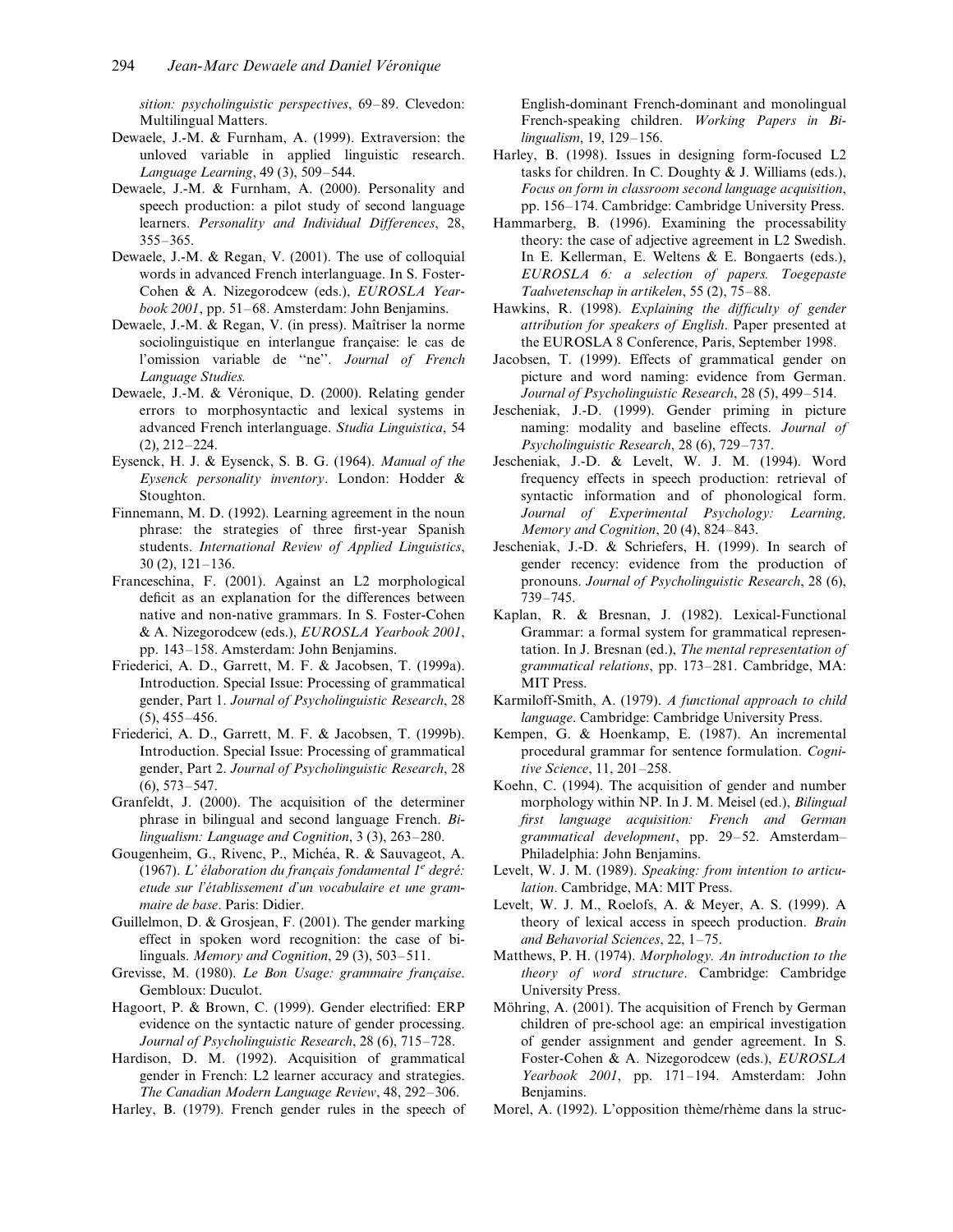turation des dialogues oraux. Journal of French Language Studies,  $2, 61-74$ .

- Müller, N. (1990). Developing two gender assignment systems simultaneously. In J. M. Meisel (ed.), Two first languages: early grammatical development in bilingual children, pp. 193-234. Dordrecht: Foris.
- Müller, N. (1994). Gender and number agreement within DP. In J. M. Meisel (ed.), Bilingual first language acquisition: French and German grammatical development, pp. 53–88. Amsterdam: John Benjamins.
- Müller, N. (1995). L'acquisition du genre et du nombre chez des enfants bilingues (français-allemand).  $AILE$  $Acquisition$  et interaction en langue étrangère, 6, 65±99.
- Oliphant, K. (1998). Acquisition of grammatical gender in Italian as a foreign language. The Canadian Modern Language Review, 54 (2), 239-261.
- Pavlenko, A. (1999). New approaches to concepts in bilingual memory. Bilingualism: Language and Cognition, 2  $(3), 209-230.$
- Pica, T. (1988). Morpheme data analysis in second language acquisition research: renewing an old debate and raising new issues. ITL Review of Applied Linguistics, 79-80; 77-112.
- Pienemann, M. (1998a). Language processing and second language development: Processability Theory. Amsterdam±Philadelphia: John Benjamins.
- Pienemann, M. (1998b). Developmental dynamics in L1 and L2 acquisition: Processability Theory and generative entrenchment. Bilingualism: Language and Cognition,  $1(1)$ ,  $1-20$ .
- Pienemann, M. (1998c). A focus on processing. Bilingualism: Language and Cognition,  $1(1)$ ,  $36-38$ .
- Poulisse, N. (1999). Slips of the tongue: speech errors in first and second language production. Amsterdam-Philadelphia: John Benjamins.
- Pupier, P. (1982). L'acquisition des déterminants français chez des petits enfants bilingues français-anglais. In P. Pupier, K. Connors, K. Lappin, W. Greene & L. Nuckle (eds.), L'acquisition simultanée du français et de l'anglais chez des petits enfants de Montréal, pp. 153-159. Québec: Editeur Officiel du Québec.
- Riegel, M.; Pellat, J.-C. & Rioul, R. (1994). Grammaire méthodique du français. Paris: Presses universitaires de France.
- Rivers, W. (1983). Foreign language acquisition: where the real problems lie. In W. Rivers (ed.), Communicating naturally in a foreign language, pp. 155-168. Cambridge: Cambridge University Press.
- Sabourin, L. (2001). L1 effects on the processing of grammatical gender in L2. In S. Foster-Cohen & A. Nizegorodcew (eds.), EUROSLA Yearbook 2001, pp. 159-170. Amsterdam: John Benjamins.
- Schane, S. (1968). French phonology and morphology. Cambridge, MA: MIT Press.
- Schriefers, H. (1993). Syntactic processes in the production of noun-phrases. Journal of Experimental Psychology: Learning, Memory and Cognition, 19, 841-850.
- Schriefers, H. & Jescheniak, J.-D. (1999). Representation and processing of grammatical gender in language

production: a review. Journal of Psycholinguistic Research, 28 (6), 575-600.

- Selinker, L. (1972). Interlanguage. International Review of Applied Linguistics,  $10(3)$ ,  $209-231$ .
- Surridge, M. & Lessard, G. (1984). Pour une prise de conscience du genre grammatical. La Revue canadienne des langues vivantes, 41 $(1)$ , 43-52.
- Surridge, M. (1985). Le genre grammatical des composés en français. Revue canadienne de linguistique, 30 (3),  $247 - 271.$
- Surridge, M. (1986). Genre grammatical et dérivation lexicale en français. Revue canadienne de linguistique,  $31$  (3),  $267-284$ .
- Surridge, M. (1989). Le genre grammatical en français fondamental: données de base pour l'enseignement et l'apprentissage. La Revue canadienne des langues vivantes,  $45(4)$ ,  $664-674$ .
- Surridge, M. (1996). Le ou La? The gender of French nouns. Clevedon: Multilingual Matters.
- Tarone, E. (1988). Variation in interlanguage. London: Edward Arnold.
- Taylor-Browne, K. (1984). The acquisition of grammatical gender by children in French immersion programs. Unpublished master's thesis, University of Calgary.
- Theissen, S. & Hiligsmann, Ph. (1999). Met de natte vinger, met de pet . . . of met de muis? Een onderzoek naar enkele het- / de-substantieven. In Theissen, S. & Ph. Hiligsmann (eds.), Morfologiedagen 1997. Handelingen van het colloqium aan de Université de Liège op 23 en 24 september 1997, pp. 51-70, Liège: Vakgroep Nederlands, Université de Liège.
- Towell, R. & Hawkins, R. (1994). Approaches to second language acquisition. Clevedon: Multilingual Matters.
- Tucker, G. A., Lambert, W. E. & Rigault, A. (1977). The French speaker's skills with grammatical gender: an example of rule-governed behavior. The Hague: Mouton.
- van Berkum, J. J. A. (1997). Syntactic processes in speech production: the retrieval of grammatical gender. Cog $nition, 64, 115–152.$
- van Turenhout, M., Hagoort, P. & Brown, C. (1999). The time course of grammatical and phonological processing during speaking: evidence from event-related brain potentials. Journal of Psycholinguistic Research,  $28(6)$ , 649 $-676$ .
- Véronique, D. (1994). Il y a et c'est dans l'interlangue d'apprenants français. Cahiers du français contemporain, 1, 55-75.
- Vigliocco, G., Antonini, T. & Garett, M. F. (1997). Grammatical gender is on the tip of Italian tongues. Psychological Science, 8, 314-317.
- Vigliocco, G. & Franck, J. (1999). When sex and syntax go hand in hand: gender agreement in language production. Journal of Memory and Language, 40, 455-478.
- Walter, H. (1999). French  $-$  an accommodating language: the chronology, typology and dynamics of borrowing. French: an accommodating language? Current Issues in Language and Society,  $6(3 \& 4)$ ,  $195-220$ .
- White, L., Valenzuela, E., Kozlowska Macgregor M., Leung, I. & Ben Ayed, H. (2000). Abstract features in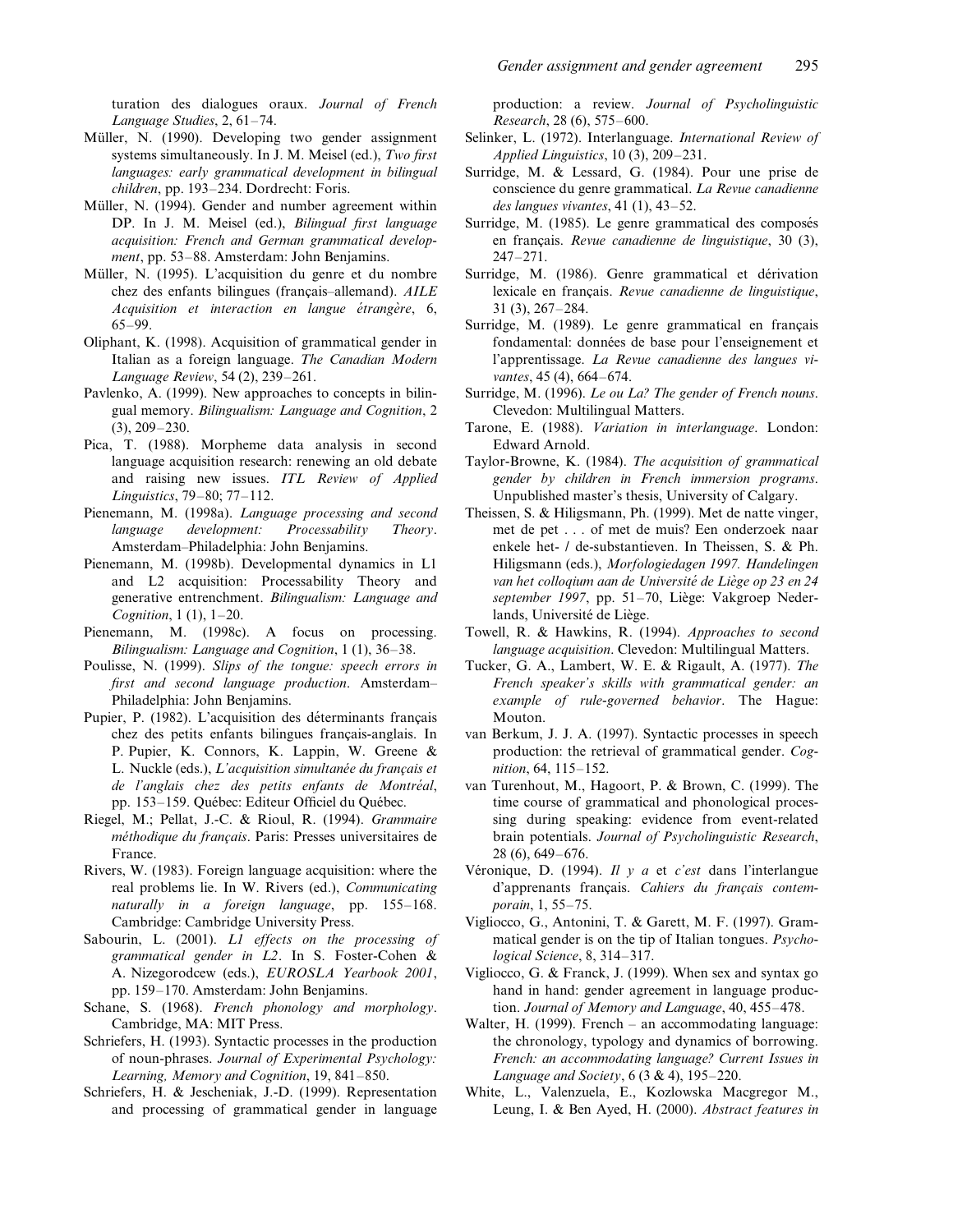L2 grammars: evidence from L2 Spanish. Paper presented at EUROSLA 10 Conference, Krakow, September 2000.

Wilmet, M. (1986). La détermination nominale: caractérisation et quantification. Paris: Presses universitaires de France.

Wise, H. (1997). The vocabulary of modern French: origins, structure and function. London: Routledge.

Received February 4, 2000 Revision accepted May 23, 2001

## Appendix

A: Absolute numbers of native-like (N) and non-native-like (NN) instances of gender agreement in anteposed attributive adjectives (AP), postposed attributive adjectives (PP) and predicative adjectives (Pred) and their accuracy rates in %

| Speakers       | AP <sub>N</sub> | AP NN          | Accur AP | PP <sub>N</sub> | PP NN          | Accur PP | Pred N         | Pred NN        | Accur Pred |
|----------------|-----------------|----------------|----------|-----------------|----------------|----------|----------------|----------------|------------|
| Ann            | 12              | 1              | 92.3     | 27              | $\mathbf{0}$   | 100      | 24             | $\overline{c}$ | 92.3       |
| Anton          | 5               | $\theta$       | 100      | 36              | $\theta$       | 100      | 25             | 1              | 96.2       |
| Bart           | 4               | $\theta$       | 100      | 15              | $\theta$       | 100      | $\overline{7}$ | 3              | 70         |
| FrankA         | 6               | $\theta$       | 100      | 11              | 1              | 91.7     | 21             | $\overline{c}$ | 91.3       |
| JohanA         | 3               | 1              | 75       | 9               | 3              | 75       | 18             | $\theta$       | 100        |
| Guy            | 7               | $\theta$       | 100      | 6               | $\overline{c}$ | 75       | 16             |                | 94.1       |
| Karl           | 9               |                | 90       | 26              | 1              | 96.3     | 52             |                | 98.1       |
| Danny          | 20              | 2              | 90.9     | 40              | $\overline{c}$ | 95.2     | 52             | 1              | 98.1       |
| Gitta          | 8               |                | 88.9     | 27              | 3              | 90       | 17             | $\theta$       | 100        |
| Richard        | 12              | 1              | 92.3     | 34              | 8              | 81       | 20             | $\overline{0}$ | 100        |
| FrankB         | $\mathbf{1}$    | 5              | 16.7     | 17              |                | 70.8     | 24             | 3              | 88.9       |
| Tamara         | 11              | $\theta$       | 100      | 16              | 1              | 94.1     | 17             | $\theta$       | 100        |
| Nicolas        | 19              | $\theta$       | 100      | 24              | $\theta$       | 100      | 20             | $\theta$       | 100        |
| Jan            | 16              | 2              | 88.9     | 12              | $\overline{0}$ | 100      | 16             | $\overline{0}$ | 100        |
| JohanB         | 11              | $\theta$       | 100      | 16              | $\theta$       | 100      | 13             | $\theta$       | 100        |
| Martine        | 41              |                | 97.6     | 41              | 9              | 82       | 56             | 3              | 94.9       |
| Peggy          | 5               | 1              | 83.3     | 13              | $\mathbf{0}$   | 100      | 11             | 5              | 68.8       |
| Peter          | 11              | 3              | 78.6     | 20              | 2              | 90.9     | 16             | $\overline{0}$ | 100        |
| Stefaan        | 21              | $\overline{c}$ | 91.3     | 12              | $\theta$       | 100      | 32             | 2              | 94.1       |
| Filip          | 34              | 8              | 81       | 58              |                | 98.3     | 29             | 3              | 90.6       |
| Yves           | 8               | 2              | 80       | 6               | 4              | 60       | 20             | $\theta$       | 100        |
| Paul           | 5               | $\theta$       | 100      | 7               | $\overline{0}$ | 100      | 10             | 2              | 83.3       |
| Serge          | 7               | $\theta$       | 100      | 6               | $\theta$       | 100      | 8              | $\overline{c}$ | 80         |
| Sigried        | 7               | $\theta$       | 100      | 20              | 4              | 83.3     | 26             | $\overline{0}$ | 100        |
| <b>Bettina</b> | 8               | $\theta$       | 100      | 16              | 1              | 94.1     | 19             | 3              | 86.4       |
| Angelo         | 8               |                | 88.9     | 15              |                | 93.8     | 6              | $\theta$       | 100        |
| Joke           | 6               | 1              | 85.7     | 5               | 1              | 83.3     | $\mathfrak{Z}$ |                | 75         |
| <b>TOTAL</b>   | 305             | 33             |          | 535             | 51             |          | 578            | 35             |            |